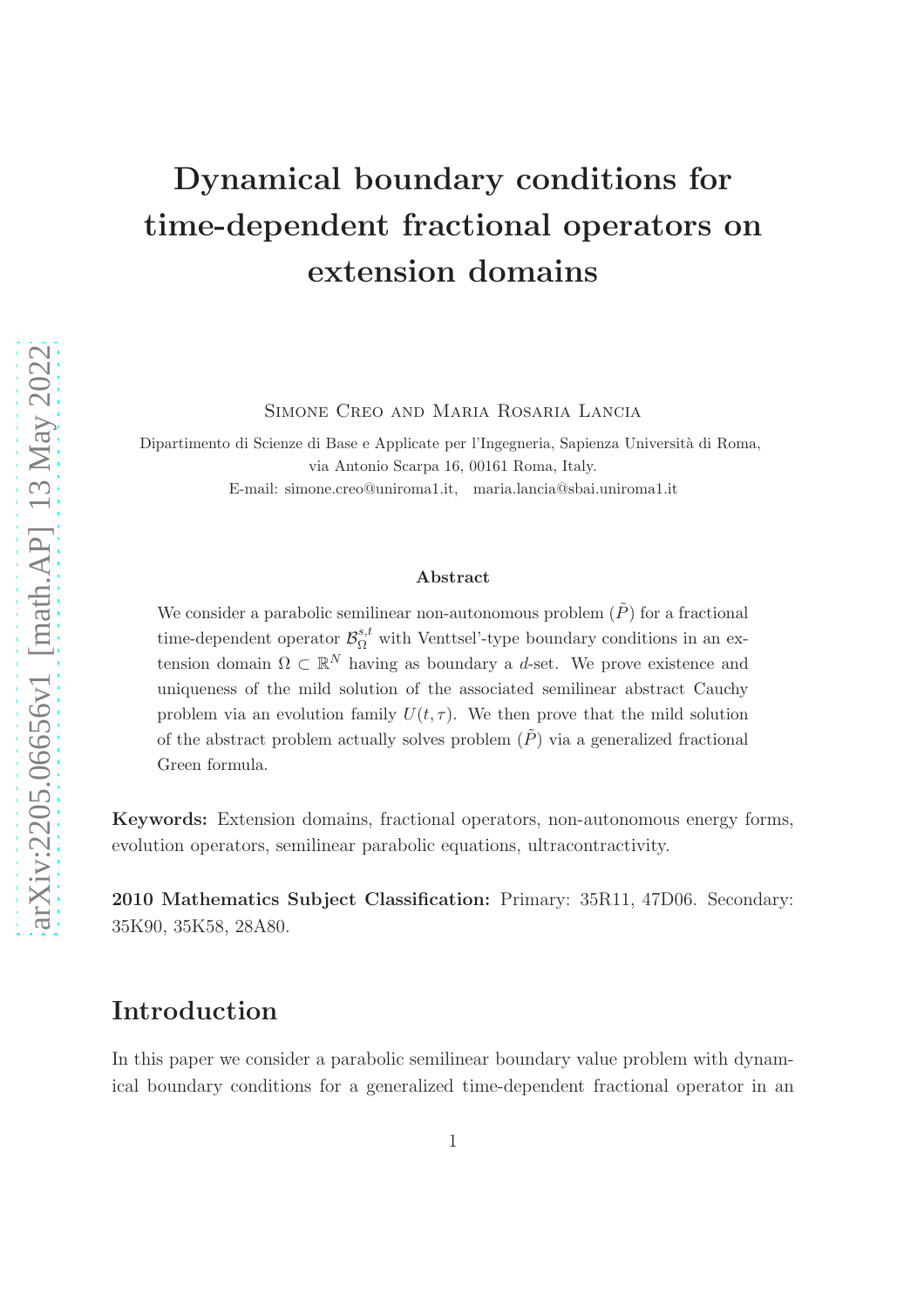extension domain  $\Omega \subset \mathbb{R}^N$  having as boundary a d-set. Problems of this type are also known as Venttsel'-type problems. The problem is formally stated as follows:

$$
(\tilde{P})\begin{cases} \frac{\partial u}{\partial t}(t,x) + \mathcal{B}_{\Omega}^{s,t}u(t,x) = J(u(t,x)) & \text{in } [0,T] \times \Omega, \\ \frac{\partial u}{\partial t}(t,x) + C_s \mathcal{N}_{2-2s}^K u(t,x) + b(t,x)u(t,x) + \Theta_{\alpha}^t(u(t,x)) = J(u(t,x)) & \text{on } [0,T] \times \partial\Omega, \\ u(0,x) = \phi(x) & \text{in } \overline{\Omega}, \end{cases}
$$

where  $0 < s < 1$ ,  $\alpha$  is defined in [\(1.2\)](#page-5-0),  $\mathcal{B}_{\Omega}^{s,t}$  $S_{\alpha}^{s,t}$  and  $\Theta_{\alpha}^{t}$  denote generalized time-dependent fractional operators on  $\Omega$  and  $\partial\Omega$  (see [\(2.1\)](#page-8-0) and [\(3.2\)](#page-11-0)) respectively, T is a fixed positive number, b is a suitable function depending also on t which satisfies hypotheses  $(3.1)$ ,  $\mathcal{N}_{2-2s}^K$  is the fractional conormal derivative defined in Theorem [2.2,](#page-9-0)  $\phi$  is a given datum in a suitable functional space and J is a mapping from  $L^{2p}(\Omega,m)$  to  $L^{2}(\Omega,m)$ , for  $p > 1$ , locally Lipschitz on bounded sets in  $L^{2p}(\Omega, m)$  (see condition [\(5.3\)](#page-20-0)), where m is the measure defined in [\(1.7\)](#page-6-0). We remark that  $\mathcal{B}_{\Omega}^{s,t}$  $S_{\Omega}^{s,t}$  is a time-dependent generalization of the regional fractional Laplacian  $(-\Delta)_{\Omega}^s$  and  $\Theta_{\alpha}^t$  plays the role of a regional fractional Laplacian of order  $\alpha \in (0,1)$  on  $\partial \Omega$ .

We approach this problem by proving that there exists a unique evolution family associated with the non-autonomous energy form  $E[t, u]$  defined in [\(3.4\)](#page-11-1). More precisely, after introducing the energy form  $E[t, u]$ , we consider the following abstract Cauchy problem  $(P)$  (see also  $(5.2)$ ):

$$
(P)\begin{cases} \frac{\partial u(t)}{\partial t} = A(t)u(t) + J(u(t)) & \text{for } t \in [0, T], \\ u(0) = \phi, \end{cases}
$$

where  $A(t)$ :  $D(A(t)) \subset L^2(\Omega, m) \to L^2(\Omega, m)$  is the family of operators associated to  $E[t, u]$ . Crucial tools for proving existence and uniqueness of the (mild) solution of the non-autonomous abstract Cauchy problem  $(P)$  are a fractional version of the Nash inequality on  $L^2(\Omega, m)$ , which in turn allows us to prove the ultracontractivity of the evolution family  $U(t, \tau)$  (see Theorem [4.3\)](#page-17-0), and a contraction argument in suitable Banach spaces. A generalized fractional Green formula, proved in Section [2,](#page-7-0) then allows us to deduce that the mild solution of problem  $(P)$  actually solves problem  $(P)$ in a suitable weak sense, see Theorem [5.6.](#page-25-0)

The literature on BVPs with dynamical boundary conditions in smooth domains is huge: we refer to  $\left[3, 17, 20\right]$  $\left[3, 17, 20\right]$  $\left[3, 17, 20\right]$  and the references listed in. On the contrary, the study of Venttsel' problems in extension domains (in particular with fractal boundaries and/or interfaces) is more recent; among the others, we refer to [\[33,](#page-28-1) [35,](#page-28-2) [11,](#page-27-2) [12,](#page-27-3) [9\]](#page-27-4).

The study of autonomous semilinear problems in extension domains with Venttsel' type boundary conditions for fractional operators is a rather recent topic. We refer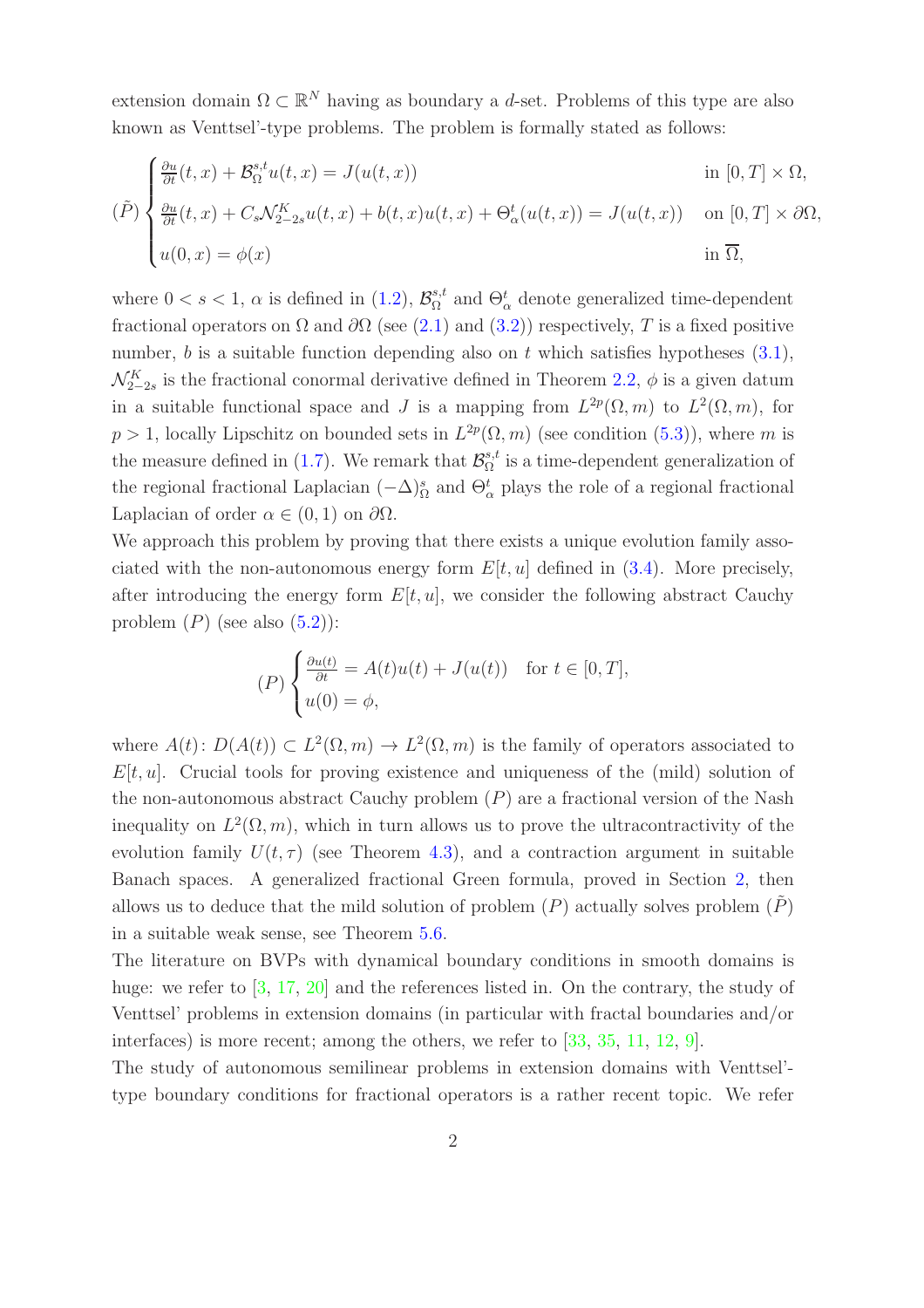to [\[12\]](#page-27-3) for the linear case and to [\[13,](#page-27-5) [10,](#page-27-6) [14\]](#page-27-7) for the case  $p \geq 2$ . The literature on fractional operators is huge since they mathematically describe the so-called anomalous diffusion. This topic appears also in finance and probability. We refer to these papers [\[1,](#page-26-0) [25,](#page-28-3) [38,](#page-29-0) [40,](#page-29-1) [21,](#page-28-4) [42,](#page-29-2) [37\]](#page-29-3), which deal with models describing such diffusion.

On the other side, to consider the corresponding non-autonomous problems allows to tackle more realistic problems, and it is indeed a challenging task. To our knowledge, the first results on non-autonomous semilinear Venttsel' problems for the Laplace operator in irregular domains are contained in [\[36\]](#page-29-4).

When investigating semilinear problems, both autonomous and non-autonomous, the functional setting is given by an interpolation space between the domain of the generator  $A(t)$  and  $L^2(\Omega,m)$  or the domain of a fractional power of  $A(t)$ . In the case of extension domains, possibly with fractal boundary, the domain of  $A(t)$  is unknown. Our aim here is to extend to the fractional non-autonomous case the ideas and methods of [\[36\]](#page-29-4) and [\[15\]](#page-27-8) under suitable hypotheses on  $J(u)$ . In order to use a fixed point argument in ad hoc Banach spaces, a crucial tool is to prove suitable mapping properties for  $J(u)$ , which in turn deeply rely on the ultracontractivity of the evolution family. We stress the fact that the techniques used in [\[36\]](#page-29-4) to prove the ultracontractivity property cannot be applied to the present case, since the non-autonomous form  $E[t, u]$  is nonlocal. Here the ultracontractivity property is obtained by an abstract argument which deeply relies on a fractional Nash inequality on  $L^2(\Omega, m)$ . When giving the strong interpretation of problem  $(P)$ , this functional setting allows us to prove that the unknown u satisfies a dynamical boundary condition on ∂Ω, whereas it was not possible to achieve it in [\[36\]](#page-29-4), due to the presence of the "fractal Laplacian" on the boundary.

The paper is organized as follows.

In Section [1](#page-3-0) we introduce the geometry and the functional setting and we recall important general results, such that trace theorems, Sobolev-type embeddings for extension domains and Nash inequality (see Proposition [1.9\)](#page-6-1).

In Section [2](#page-7-0) we introduce the time-dependent operator  $\mathcal{B}_{\Omega}^{s,t}$  which governs the diffusion in the bulk and we introduce the notion of fractional conormal derivative  $\mathcal{N}_{2-2s}^K$  via a generalized fractional Green formula (see Theorem [2.2\)](#page-9-0).

In Section [3](#page-10-1) we introduce the nonlocal operator  $\Theta_{\alpha}^{t}$  acting on  $\partial\Omega$  and the nonautonomous energy form  $E[t, u]$ , we prove its properties and that there exists a unique evolution family  $U(t, \tau)$  associated to  $E[t, u]$ .

In Section [4](#page-16-0) we prove some regularity properties of the evolution family, in particular its ultracontractivity (see Theorem [4.3\)](#page-17-0).

In Section [5](#page-19-0) we consider the abstract Cauchy problem  $(P)$  and we prove that it admits a unique local (mild) solution. We then prove that the unique solution is also global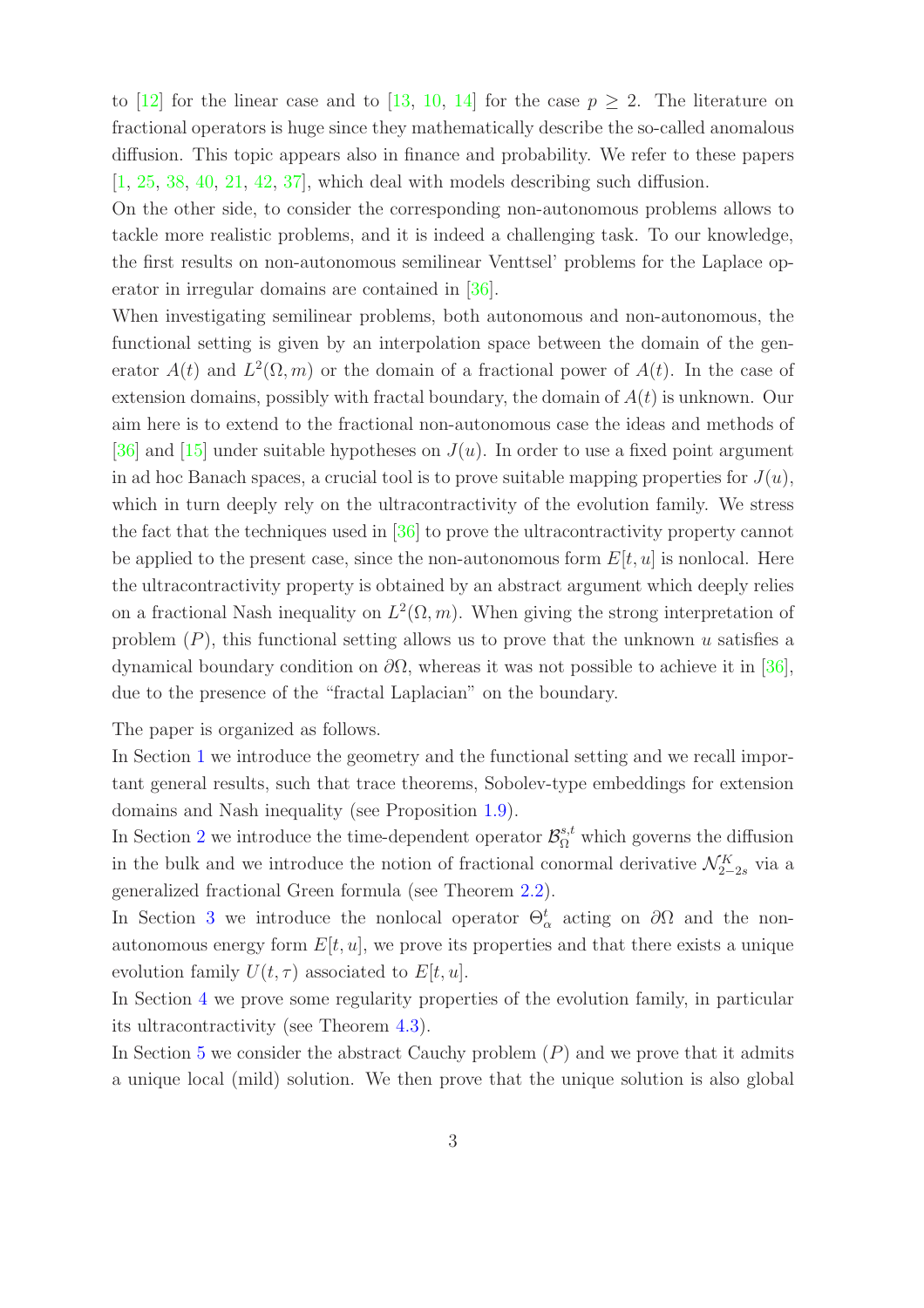in time under suitable assumptions on the initial datum. Finally, we prove that the unique mild solution of  $(P)$  solves in a suitable weak sense problem  $(P)$ .

## <span id="page-3-0"></span>1 Preliminaries

### 1.1 Functional spaces

Let G (resp. S) be an open (resp. closed) set of  $\mathbb{R}^N$ . By  $L^p(\mathcal{G})$ , for  $p \geq 1$ , we denote the Lebesgue space with respect to the Lebesgue measure  $d\mathcal{L}_N$ , which will be left to the context whenever that does not create ambiguity. By  $L^p(\partial \mathcal{G})$  we denote the Lebesgue space on  $\partial G$  with respect to a Hausdorff measure  $\mu$  supported on  $\partial G$ . By  $\mathcal{D}(G)$  we denote the space of infinitely differentiable functions with compact support on  $\mathcal{G}$ . By  $C(S)$  we denote the space of continuous functions on S and by  $C^{0,\vartheta}(S)$  we denote the space of Hölder continuous functions on S of order  $0 < \vartheta < 1$ .

By  $H^s(\mathcal{G})$ , where  $0 < s < 1$ , we denote the fractional Sobolev space of exponent s. Endowed with the following norm

$$
||u||_{H^{s}(\mathcal{G})}^{2} = ||u||_{L^{2}(\mathcal{G})}^{2} + \iint_{\mathcal{G}\times\mathcal{G}} \frac{(u(x) - u(y))^{2}}{|x - y|^{N+2s}} d\mathcal{L}_{N}(x) d\mathcal{L}_{N}(y),
$$

it becomes a Banach space. We denote by  $|u|_{H^s(G)}$  the seminorm associated to  $||u||_{H^s(G)}$ and by  $(u, v)_{H^s(G)}$  the scalar product induced by the  $H^s$ -norm. Moreover, we set

$$
(u,v)_s := \iint\limits_{\mathcal{G}\times\mathcal{G}} \frac{(u(x)-u(y))(v(x)-v(y))}{|x-y|^{N+2s}}\,\mathrm{d}\mathcal{L}_N(x)\mathrm{d}\mathcal{L}_N(y).
$$

In the following we will denote by |A| the Lebesgue measure of a subset  $A \subset \mathbb{R}^N$ . For  $f \in H<sup>s</sup>(\mathcal{G})$ , we define the trace operator  $\gamma_0$  as

$$
\gamma_0 f(x) := \lim_{r \to 0} \frac{1}{|B(x, r) \cap \mathcal{G}|} \int_{B(x, r) \cap \mathcal{G}} f(y) d\mathcal{L}_N(y)
$$

at every point  $x \in \overline{\mathcal{G}}$  where the limit exists. The above limit exists at quasi every  $x \in \overline{\mathcal{G}}$  with respect to the  $(s, 2)$ -capacity (see Definition 2.2.4 and Theorem 6.2.1 page 159 in [\[2\]](#page-26-1)). From now one we denote the trace operator simply by  $f|_{\mathcal{G}}$ ; sometimes we will omit the trace symbol and the interpretation will be left to the context.

Moreover, we denote by  $\mathfrak{L}(X \to Y)$  the space of linear and continuous operators from a Banach space X to a Banach space Y. If  $X = Y$ , we simply denote this space by  $\mathfrak{L}(X)$ .

Throughout the paper, C denotes possibly different constants. We give the dependence of constants on some parameters in parentheses.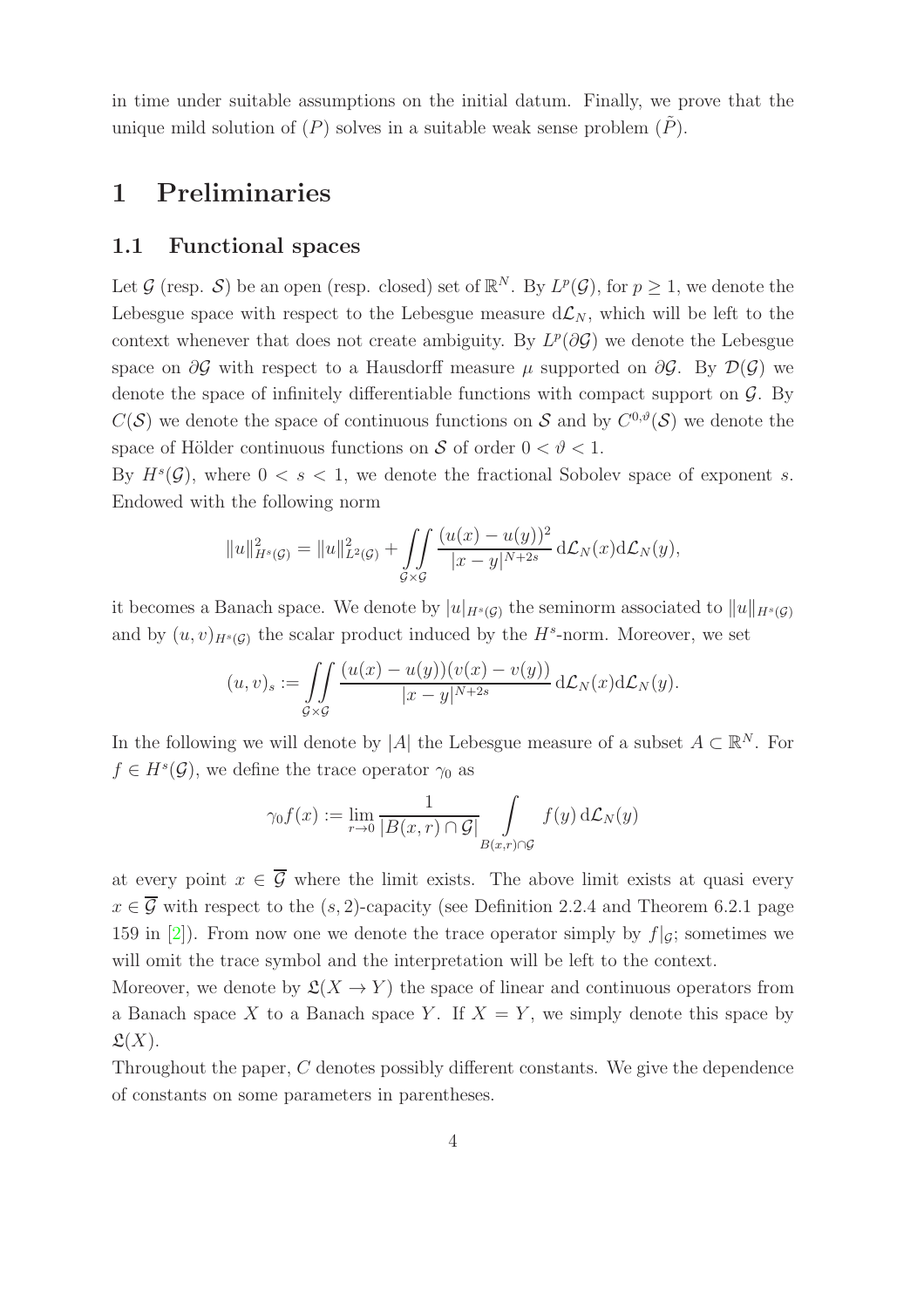### <span id="page-4-0"></span>1.2 ( $\varepsilon$ ,  $\delta$ ) domains and trace theorems

We recall the definition of  $(\varepsilon, \delta)$  domain. For details see [\[26\]](#page-28-5).

**Definition 1.1.** Let  $\mathcal{F} \subset \mathbb{R}^N$  be open and connected. For  $x \in \mathcal{F}$ , let  $d(x) := \inf_{y \in \mathcal{F}^c} |x - y|$ y|. We say that F is an  $(\varepsilon, \delta)$  domain if, whenever  $x, y \in \mathcal{F}$  with  $|x - y| < \delta$ , there exists a rectifiable arc  $\gamma \in \mathcal{F}$  joining x to y such that

$$
\ell(\gamma) \le \frac{1}{\varepsilon}|x - y| \quad \text{and} \quad d(z) \ge \frac{\varepsilon |x - z||y - z|}{|x - y|} \text{ for every } z \in \gamma.
$$

In this paper, we consider two particular classes of  $(\varepsilon, \delta)$  domains  $\Omega \subset \mathbb{R}^N$ . More precisely,  $\Omega$  can be a  $(\varepsilon, \delta)$  domain having as boundary either a d-set or an arbitrary closed set in the sense of [\[27\]](#page-28-6). For the sake of simplicity, from now on we restrict ourselves to the case in which  $\partial\Omega$  is a d-set (see [\[28\]](#page-28-7)).

**Definition 1.2.** A closed nonempty set  $S \subset \mathbb{R}^N$  is a d-set (for  $0 < d \leq N$ ) if there exist a Borel measure  $\mu$  with supp  $\mu = S$  and two positive constants  $c_1$  and  $c_2$  such that

$$
c_1 r^d \le \mu(B(x, r) \cap \mathcal{S}) \le c_2 r^d \quad \forall x \in \mathcal{S}.\tag{1.1}
$$

The measure  $\mu$  is called d-measure.

We suppose that  $\Omega$  can be approximated by a sequence  $\{\Omega_n\}$  of domains such that for every  $n \in \mathbb{N}$ :

$$
(\mathcal{H})\n\begin{cases}\n\Omega_n \text{ is bounded and Lipschitz;} \\
\Omega_n \subseteq \Omega_{n+1}; \\
\Omega = \bigcup_{n=1}^{\infty} \Omega_n.\n\end{cases}
$$

The reader is referred to [\[12\]](#page-27-3) and [\[13\]](#page-27-5) for examples of such domains.

We recall the definition of Besov space specialized to our case. For generalities on Besov spaces, we refer to [\[28\]](#page-28-7).

**Definition 1.3.** Let F be a d-set with respect to a d-measure  $\mu$  and  $0 < \alpha < 1$ .  $B^{2,2}_{\alpha}(\mathcal{F})$  is the space of functions for which the following norm is finite:

$$
||u||_{B_{\alpha}^{2,2}(\mathcal{F})}^{2} = ||u||_{L^{2}(\mathcal{F})}^{2} + \iint\limits_{|x-y|<1} \frac{|u(x)-u(y)|^{2}}{|x-y|^{d+2\alpha}} d\mu(x) d\mu(y).
$$

In the following, we will denote the dual of the Besov space  $B^{2,2}_{\alpha}(\mathcal{F})$  with  $(B^{2,2}_{\alpha}(\mathcal{F}))'$ ; we point out that this space coincides with the space  $B_{-\alpha}^{2,2}(\mathcal{F})$  (see [\[29\]](#page-28-8)).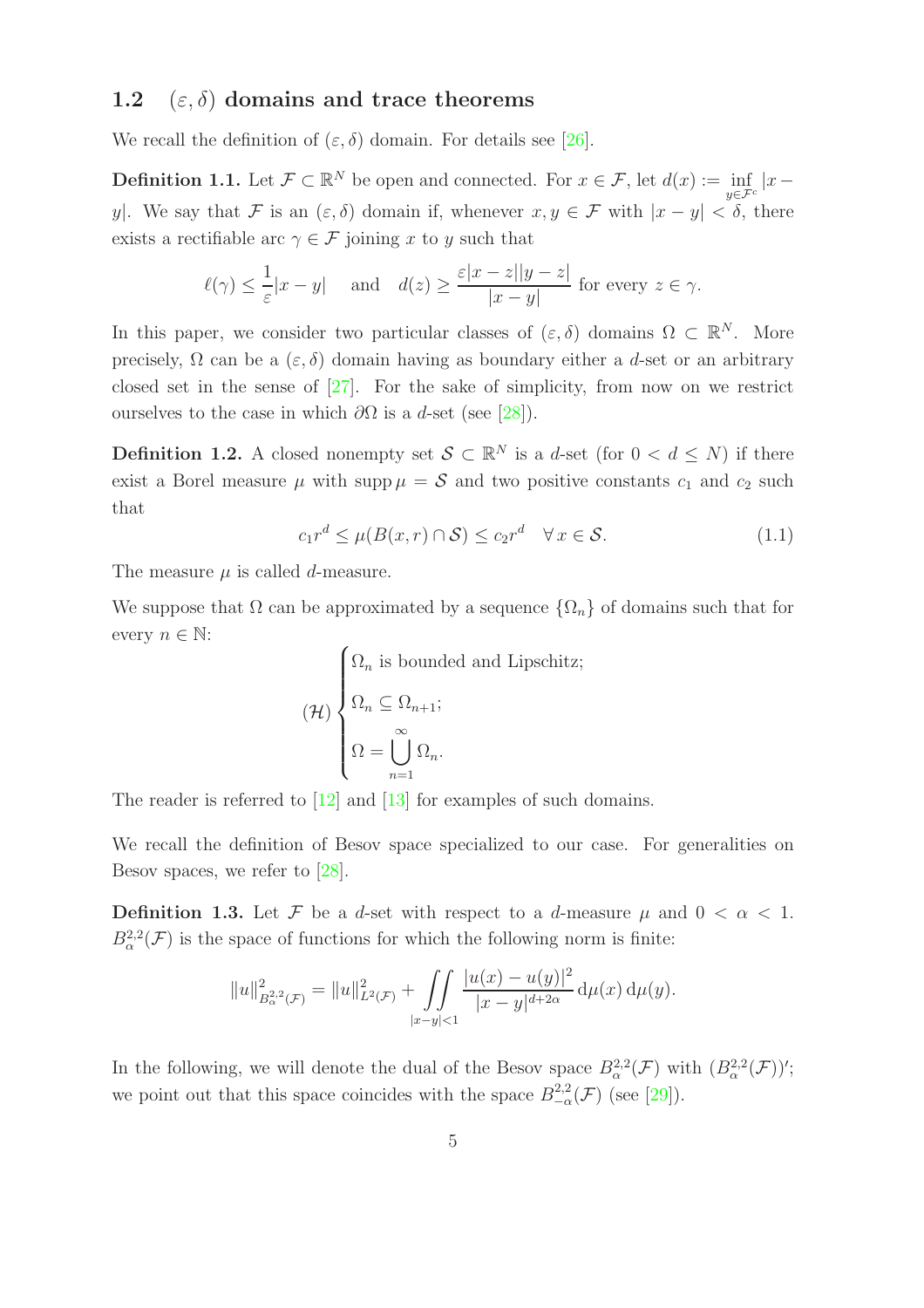From now on, let

<span id="page-5-0"></span>
$$
\alpha := s - \frac{N - d}{2} \in (0, 1). \tag{1.2}
$$

We now state the trace theorem for functions in  $H^s(\Omega)$ , where  $\Omega$  is a bounded  $(\varepsilon, \delta)$ domain with boundary  $\partial\Omega$  a d-set. For the proof, we refer to [\[28,](#page-28-7) Theorem 1, Chapter VII].

<span id="page-5-2"></span>**Proposition 1.4.** Let  $\frac{N-d}{2} < s < 1$  and  $\alpha$  be as in [\(1.2\)](#page-5-0).  $B_{\alpha}^{2,2}(\partial\Omega)$  is the trace space of  $H^s(\Omega)$  in the following sense:

- (i)  $\gamma_0$  is a continuous linear operator from  $H^s(\Omega)$  to  $B^{2,2}_{\alpha}(\partial\Omega)$ ;
- (ii) there exists a continuous linear operator Ext from  $B^{2,2}_{\alpha}(\partial\Omega)$  to  $H^{s}(\Omega)$  such that  $\gamma_0 \circ \text{Ext}$  is the identity operator in  $B^{2,2}_{\alpha}(\partial \Omega)$ .

We point out that, if  $\Omega \subset \mathbb{R}^N$  is a Lipschitz domain, its boundary  $\partial\Omega$  is a  $(N-1)$ set. Hence, the trace space of  $H<sup>s</sup>(\Omega)$  is  $B<sub>2</sub><sup>2,2</sup>$  $\frac{2,2}{s-\frac{1}{2}}$  (∂Ω), and the latter space coincides with  $H^{s-\frac{1}{2}}(\partial\Omega).$ 

The following result provides us with an equivalent norm on  $H^s(\Omega)$ . The proof can be achieved by adapting the proof of [\[43,](#page-29-5) Theorem 2.3].

<span id="page-5-1"></span>**Theorem 1.5.** Let  $\Omega \subset \mathbb{R}^N$  be a  $(\varepsilon, \delta)$  domain having as boundary a d-set, and let  $\frac{N-d}{2} < s < 1$ . Then there exists a positive constant  $C = C(\Omega, N, s, d)$  such that for every  $u \in H^s(\Omega)$ 

$$
\int_{\Omega} |u|^2 d\mathcal{L}_N \le C \left( \frac{C_{N,s}}{2} \iint_{\Omega \times \Omega} \frac{|u(x) - u(y)|^2}{|x - y|^{N+2s}} d\mathcal{L}_N(x) d\mathcal{L}_N(y) + \int_{\partial \Omega} |u|^2 d\mu \right). \tag{1.3}
$$

Here,  $C_{N,s}$  is the positive constant defined in Section [2.](#page-7-0) Hence, from Theorem [1.5](#page-5-1) and Proposition [1.4,](#page-5-2) the following norm is equivalent to the "usual"  $H<sup>s</sup>(\Omega)$ -norm:

$$
|||u|||_{H^s(\Omega)}^2 := \frac{C_{N,s}}{2} \iint\limits_{\Omega \times \Omega} \frac{|u(x) - u(y)|^2}{|x - y|^{N+2s}} d\mathcal{L}_N(x) d\mathcal{L}_N(y) + \int\limits_{\partial \Omega} |u|^2 d\mu
$$

Finally, we recall the following important extension property which holds for  $(\varepsilon, \delta)$ domains having as boundary a d-set. For details, we refer to Theorem 1, page 103 and Theorem 3, page 155 in [\[28\]](#page-28-7).

**Theorem 1.6.** Let  $0 < s < 1$ . There exists a linear extension operator  $\mathcal{E}xt$ :  $H^s(\Omega) \rightarrow$  $H^s(\mathbb{R}^N)$  such that

<span id="page-5-3"></span>
$$
\|\mathcal{E}xt w\|_{H^s(\mathbb{R}^N)}^2 \le C \|w\|_{H^s(\Omega)}^2,
$$
\n(1.4)

dµ.

where  $C$  is a positive constant depending on  $s$ .

Domains  $\Omega$  satisfying property [\(1.4\)](#page-5-3) are the so-called  $H^s$ -extension domains.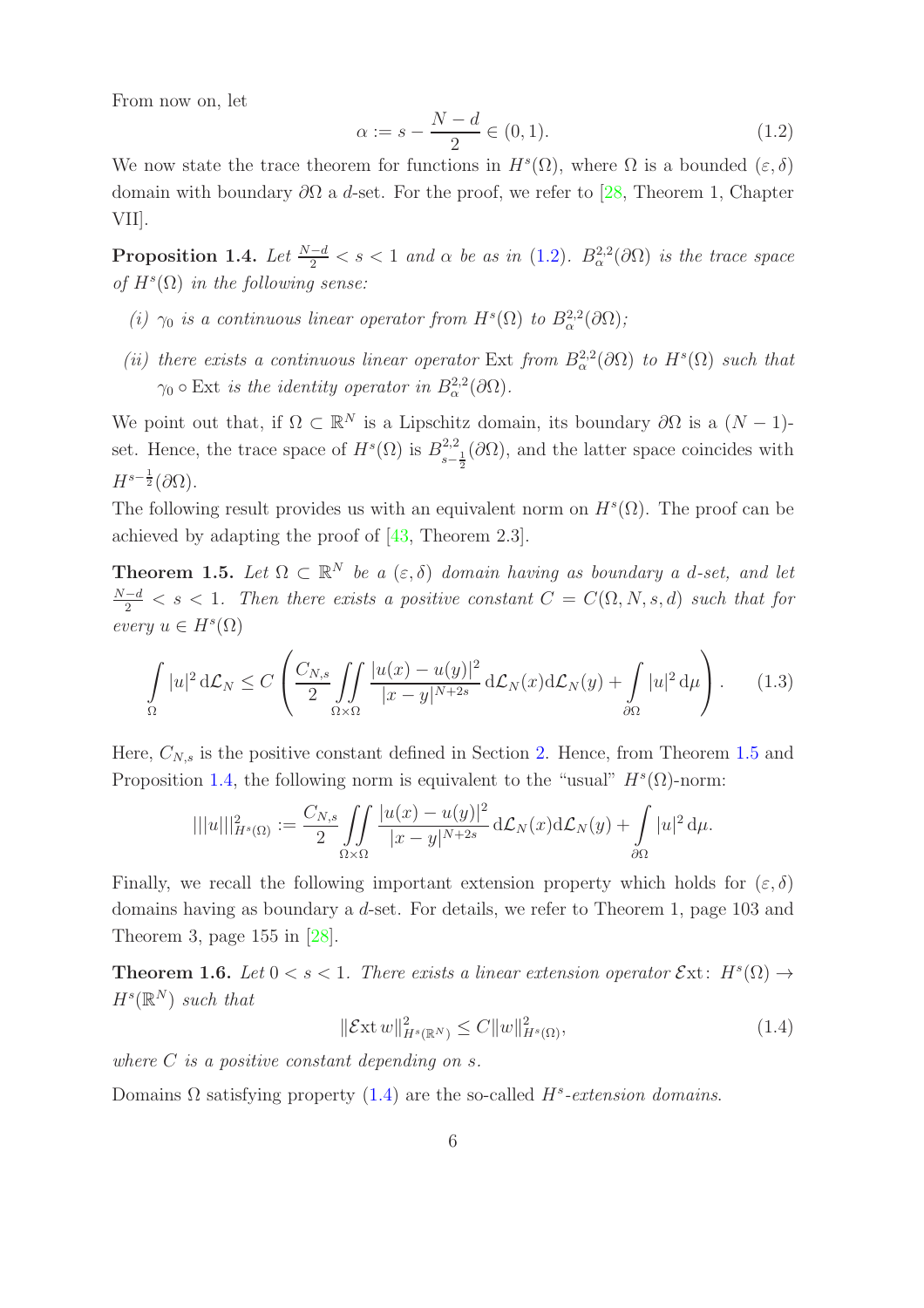### 1.3 Sobolev embeddings and the Nash inequality

We now recall some important Sobolev-type embeddings for the fractional Sobolev space  $H^s(\Omega)$  where  $\Omega$  is a  $H^s$ -extension domain with boundary a d-set, see [\[16,](#page-27-9) Theorem 6.7] and [\[28,](#page-28-7) Lemma 1, p. 214] respectively. We set

$$
2^* := \frac{2N}{N-2s}
$$
 and  $\bar{2} := \frac{2d}{N-2s}$ .

<span id="page-6-2"></span>**Theorem 1.7.** Let  $s \in (0,1)$  such that  $2s \lt N$ . Let  $\Omega \subseteq \mathbb{R}^N$  be a H<sup>s</sup>-extension domain. Then  $H^s(\Omega)$  is continuously embedded in  $L^q(\Omega)$  for every  $q \in [1,2^*]$ , i.e. there exists a positive constant  $C_1 = C_1(N, s, \Omega)$  such that, for every  $u \in H<sup>s</sup>(\Omega)$ ,

<span id="page-6-4"></span>
$$
||u||_{L^{q}(\Omega)} \leq C_1 ||u||_{H^{s}(\Omega)}.
$$
\n(1.5)

<span id="page-6-3"></span>**Theorem 1.8.** Let  $s \in (0,1)$  be such that  $N - d < 2s < N$ . Let  $\Omega \subseteq \mathbb{R}^N$  be a H<sup>s</sup>-extension domain having as boundary  $\partial\Omega$  a d-set, for  $0 < d \leq N$ . Then  $H^{s}(\Omega)$ is continuously embedded in  $L^q(\partial\Omega)$  for every  $q \in [1,\overline{2}]$ , i.e. there exists a positive constant  $C_2 = C_2(N, s, d, \Omega)$  such that, for every  $u \in H<sup>s</sup>(\Omega)$ ,

<span id="page-6-5"></span>
$$
||u||_{L^{q}(\partial\Omega)} \le C_2 ||u||_{H^{s}(\Omega)}.
$$
\n
$$
(1.6)
$$

We point out that  $2^* \geq 2 \geq 2$ .

For  $1 \leq p \leq \infty$ , we denote by  $L^p(\Omega, m)$  the Lebesgue space with respect to the measure

<span id="page-6-0"></span>
$$
dm = d\mathcal{L}_N + d\mu,\tag{1.7}
$$

where  $\mu$  is the d-measure supported on  $\partial\Omega$ . For  $p \in [1,\infty)$ , we endow  $L^p(\Omega,m)$  with the following norm:

$$
||u||_{L^{p}(\Omega,m)}^{p} = ||u||_{L^{p}(\Omega)}^{p} + ||u|_{\partial\Omega}||_{L^{p}(\partial\Omega)}^{p}.
$$

For  $p = \infty$ , we endow  $L^{\infty}(\Omega, m)$  with the following norm

$$
||u||_{L^{\infty}(\Omega,m)} := \max \{||u||_{L^{\infty}(\Omega)}, ||u|_{\partial\Omega}||_{L^{\infty}(\partial\Omega)}\}.
$$

With these definitions,  $L^p(\Omega, m)$  becomes a Banach space for every  $1 \leq p \leq \infty$ . We now prove a version of the well known Nash inequality adapted to our setting.

<span id="page-6-1"></span>**Proposition 1.9.** Let  $u \in H^s(\Omega)$ . Then there exists a positive constant  $\overline{C} =$  $\overline{C}(N, s, d, \Omega)$  such that the following Nash inequality holds:

<span id="page-6-6"></span>
$$
||u||_{L^{2}(\Omega,m)}^{2+\frac{4}{\lambda}} \leq \bar{C}||u||_{H^{s}(\Omega)}^{2}||u||_{L^{1}(\Omega,m)}^{\frac{4}{\lambda}},
$$
\n(1.8)

where  $\lambda = \frac{2d}{d-N}$  $\frac{2d}{d-N+2s}$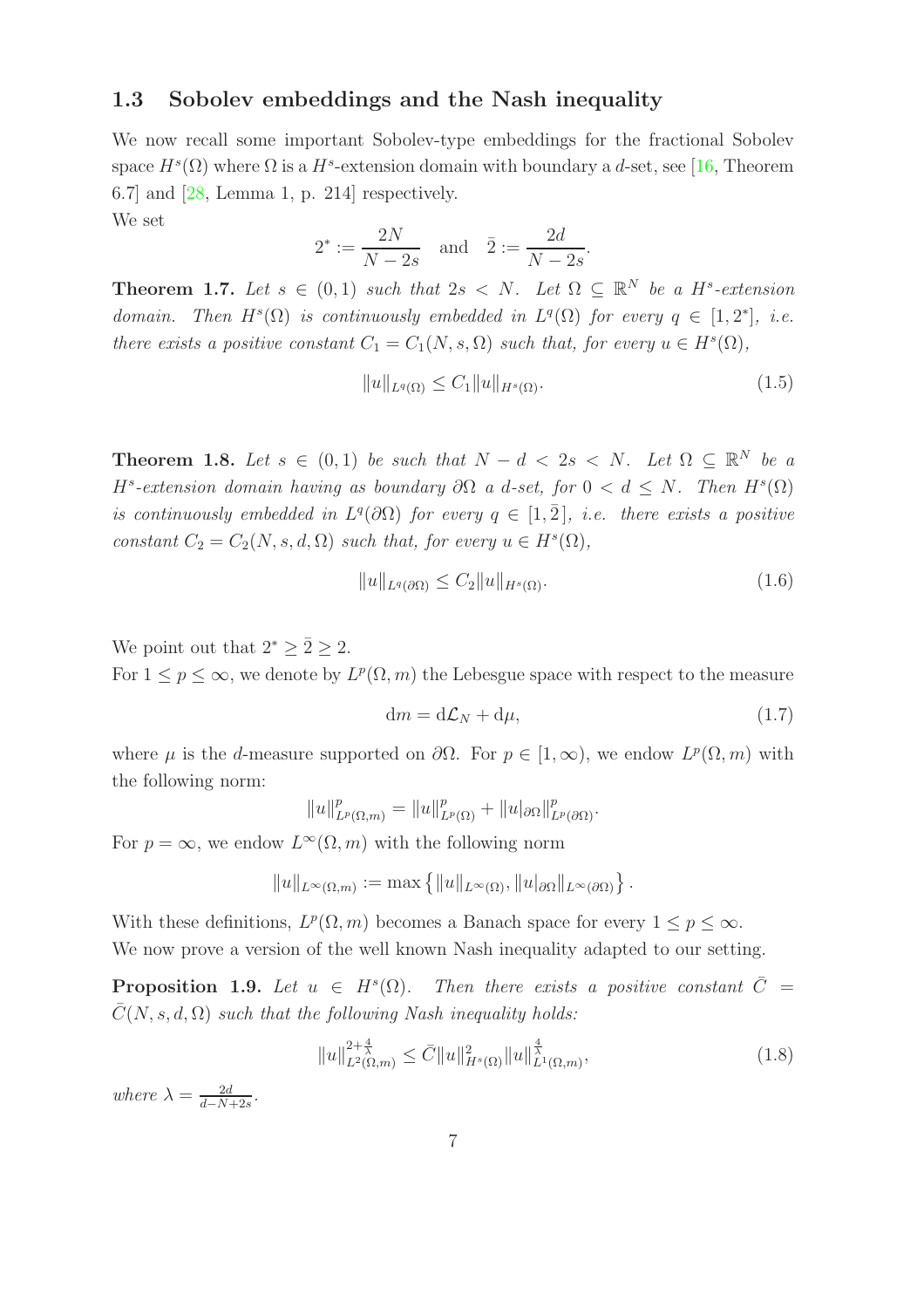Proof. We adapt the proof of Proposition 4.5 in [\[15\]](#page-27-8) to our aim.

We set  $\lambda = \frac{2d}{d-N}$  $\frac{2d}{d-N+2s}$ . From interpolation inequalities (see e.g. [\[19,](#page-28-9) Section 7.1]), we have that

$$
||u||_{L^{2}(\omega)} \leq ||u||_{L^{\bar{2}}(\omega)}^{1-\mu} ||u||_{L^{1}(\omega)}^{\mu}, \tag{1.9}
$$

with  $\mu = \frac{d-N+2s}{2d-N+2s} = 1 - \frac{d}{2d-N}$  $\frac{d}{2d-N+2s}$  and  $\omega$  is either  $\Omega$  or  $\partial\Omega$ . Hence, from Theorems [1.7](#page-6-2) and [1.8](#page-6-3) we obtain

$$
||u||_{L^{2}(\Omega,m)} \leq C_{3}||u||_{H^{s}(\Omega)}^{\frac{d}{2d-N+2s}}||u||_{L^{1}(\Omega,m)}^{1-\frac{d}{2d-N+2s}},
$$
\n(1.10)

where  $C_3 = C_3(N, s, d, \Omega) = \max\{C_1, C_2\}$  and  $C_1$  and  $C_2$  are the constants appearing in [\(1.5\)](#page-6-4) and [\(1.6\)](#page-6-5) respectively. Therefore, since  $\frac{2d-N+2s}{d} = \frac{1}{1-\mu} = 1 + \frac{2}{\lambda}$ , from Theorem [1.5](#page-5-1) we have that there exists a positive constant C depending on N, s, d and  $\Omega$  such that

$$
||u||_{L^{2}(\Omega,m)}^{1+\frac{2}{\lambda}} \leq \bar{C}||u||_{H^{s}(\Omega)}||u||_{L^{1}(\Omega,m)}^{\frac{2}{\lambda}},
$$

<span id="page-7-0"></span>i.e. the thesis.

## 2 The time-dependent generalized regional fractional Laplacian

From now on, let  $T > 0$  be fixed. We introduce a suitable measurable function  $K: [0,T] \times \Omega \times \Omega \to \mathbb{R}$  such that  $K(t,\cdot,\cdot)$  is symmetric for every  $t \in [0,T]$  and there exist two constants  $0 < k_1 < k_2$  such that  $k_1 \leq K(t, x, y) \leq k_2$  for a.e.  $t \in [0, T]$ and  $x, y \in \Omega$ .

For  $u, v \in H^s(\Omega)$ , we set

$$
|u|_{s,K} := \frac{C_{N,s}}{2} \iint\limits_{\Omega \times \Omega} K(t,x,y) \frac{(u(x) - u(y))^2}{|x - y|^{N+2s}} d\mathcal{L}_N(x) d\mathcal{L}_N(y)
$$

and

$$
(u,v)_{s,K} := \frac{C_{N,s}}{2} \iint\limits_{\Omega \times \Omega} K(t,x,y) \frac{(u(x)-u(y))(v(x)-v(y))}{|x-y|^{N+2s}} d\mathcal{L}_N(x) d\mathcal{L}_N(y).
$$

We point out that  $|u|_{s,1} = |u|_{H^s(\Omega)}^2$  and  $(u, v)_{s,1} = (u, v)_{s}.$ 

We introduce now a time-dependent generalization of the regional fractional Laplacian  $(-\Delta)_{\Omega}^{s}$ . For the definition of regional fractional Laplacian, among the others we refer to [\[5,](#page-27-10) [8,](#page-27-11) [22,](#page-28-10) [23,](#page-28-11) [24\]](#page-28-12).

 $\Box$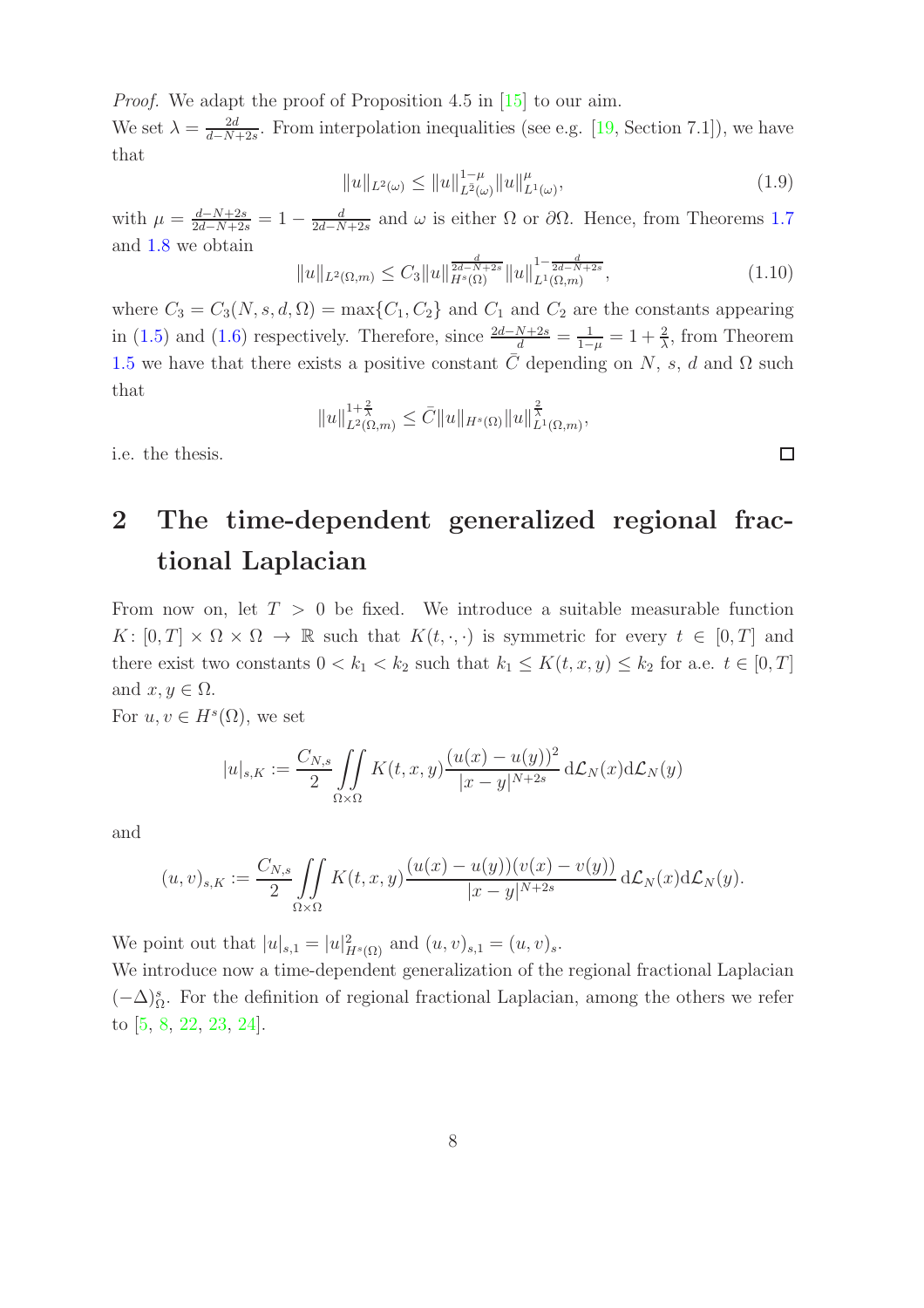Let  $s \in (0, 1)$ . For every fixed  $t \in [0, T]$ , we define the operator  $\mathcal{B}_{\Omega}^{s,t}$  $S_{\Omega}^{s,t}$  acting on  $H^s(\Omega)$ in the following way:

<span id="page-8-0"></span>
$$
\mathcal{B}_{\Omega}^{s,t}u(t,x) = C_{N,s}P.V. \int_{\Omega} K(t,x,y) \frac{u(t,x) - u(t,y)}{|x - y|^{N+2s}} d\mathcal{L}_N(y)
$$
  

$$
= C_{N,s} \lim_{\epsilon \to 0^+} \int_{\{y \in \Omega : |x - y| > \epsilon\}} K(t,x,y) \frac{u(t,x) - u(t,y)}{|x - y|^{N+2s}} d\mathcal{L}_N(y).
$$
\n(2.1)

The positive constant  $C_{N,s}$  is defined as follows:

$$
C_{N,s} = \frac{s2^{2s} \Gamma(\frac{N+2s}{2})}{\pi^{\frac{N}{2}} \Gamma(1-s)},
$$

where  $\Gamma$  is the Euler function. If  $K \equiv 1$  on  $[0, T] \times \Omega \times \Omega$ , the operator  $\mathcal{B}_{\Omega}^{s,t}$  $\Omega^{\mathcal{S},t}$  reduces to the usual regional fractional Laplacian  $(-\Delta)_{\Omega}^{s}$ .

We now introduce the notion of *fractional conormal derivative* on  $(\varepsilon, \delta)$  domains having as boundary a d-set and satisfying hypotheses  $(\mathcal{H})$  in Section [1.2.](#page-4-0) We will generalize the notion of fractional normal derivative on irregular sets, which was introduced in  $[12]$  (see also  $[13, 10]$  $[13, 10]$  for the nonlinear case). We define the space

$$
V(\mathcal{B}_{\Omega}^{s,t},\Omega):=\{u\in H^s(\Omega)\,:\,\mathcal{B}_{\Omega}^{s,t}u\in L^2(\Omega)\,\,\text{in the sense of distributions}\},
$$

which is a Banach space equipped with the norm

<span id="page-8-1"></span>
$$
||u||^2_{V(\mathcal{B}_{\Omega}^{s,t},\Omega)} := ||u||^2_{H^s(\Omega)} + ||\mathcal{B}_{\Omega}^{s,t}u||^2_{L^2(\Omega)}.
$$

We define the fractional conormal derivative on Lipschitz domains.

**Definition 2.1.** Let  $\mathcal{T} \subset \mathbb{R}^N$  be a Lipschitz domain. Let  $u \in V(\mathcal{B}^{s,t}_{\mathcal{T}})$  $\mathcal{T}^{s,t},\mathcal{T})\,:=\,\{u\,\in\,\mathbb{R}$  $H^s(\mathcal{T})$  :  $\mathcal{B}^{s,t}_{\mathcal{T}}u \in L^2(\mathcal{T})$  in the sense of distributions}. We say that u has a weak fractional conormal derivative in  $(H^{s-\frac{1}{2}}(\partial \mathcal{T}))'$  if there exists  $g \in (H^{s-\frac{1}{2}}(\partial \mathcal{T}))'$  such that

$$
\langle g, v |_{\partial \Omega} \rangle_{(H^{s-\frac{1}{2}}(\partial \mathcal{T}))', H^{s-\frac{1}{2}}(\mathcal{T})} = -\int_{\mathcal{T}} \mathcal{B}_{\mathcal{T}}^{s,t} u v d\mathcal{L}_N
$$
  
+ 
$$
\frac{C_{N,s}}{2} \iint_{\mathcal{T} \times \mathcal{T}} K(t, x, y) \frac{(u(x) - u(y))(v(x) - v(y))}{|x - y|^{N+2s}} d\mathcal{L}_N(x) d\mathcal{L}_N(y)
$$
 (2.2)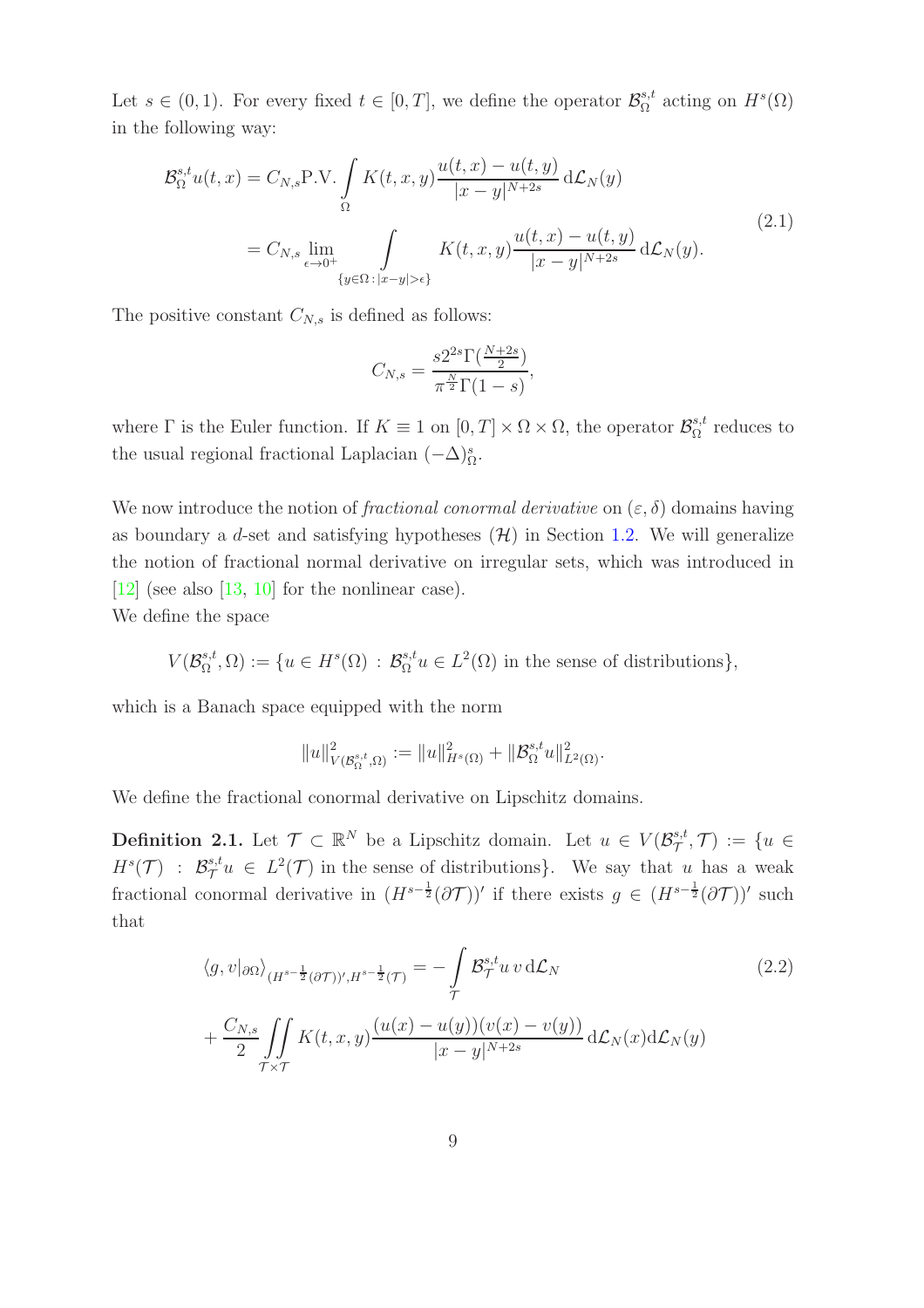for every  $v \in H^s(\mathcal{T})$ . In this case, g is uniquely determined and we call  $C_s\mathcal{N}_{2-2s}^K u := g$ the weak fractional conormal derivative of  $u$ , where

$$
C_s := \frac{C_{1,s}}{2s(2s-1)} \int\limits_0^\infty \frac{|z-1|^{1-2s} - (z \vee 1)^{1-2s}}{z^{2-2s}} dz.
$$

We point out that, if  $K(t, x, y) \equiv 1$ , we recover the definition of fractional normal derivative on Lipschitz sets introduced in [\[12\]](#page-27-3). Moreover, if in addition to that we let  $s \to 1^-$  in [\(2.2\)](#page-8-1), we obtain the Green formula for Lipschitz domains [\[6\]](#page-27-12).

<span id="page-9-0"></span>Theorem 2.2 (Generalized fractional Green formula). There exists a bounded linear operator  $\mathcal{N}_{2-2s}^K$  from  $V(\mathcal{B}_{\Omega}^{s,t})$  $S_{\Omega}^{s,t}(\Omega)$  to  $(B_{\alpha}^{2,2}(\partial\Omega))'.$ 

<span id="page-9-1"></span>The following generalized Green formula holds for every  $u \in V(\mathcal{B}_{\Omega}^{s,t})$  $_{\Omega}^{s,t}$ ,  $\Omega$ ) and  $v \in H^s(\Omega)$ :

$$
C_s \left\langle \mathcal{N}_{2-2s}^K u, v|_{\partial\Omega} \right\rangle_{(B_\alpha^{2,2}(\partial\Omega))^{\prime}, B_\alpha^{2,2}(\partial\Omega)} = -\int_{\Omega} \mathcal{B}_\Omega^{s,t} u \, v \, d\mathcal{L}_N
$$
  
+ 
$$
\frac{C_{N,s}}{2} \iint_{\Omega \times \Omega} K(t,x,y) \frac{(u(x) - u(y))(v(x) - v(y))}{|x - y|^{N+2s}} d\mathcal{L}_N(x) d\mathcal{L}_N(y).
$$
 (2.3)

Proof. We adapt to our setting the proof of Theorem 2.2 in [\[10\]](#page-27-6), which we recall for the sake of completeness.

For  $u \in V(\mathcal{B}_{\Omega}^{s,t})$  $S_{\Omega}^{s,t}$ ,  $\Omega$ ) and  $v \in H^s(\Omega)$ , we define

$$
\langle l(u),v\rangle:=-\int\limits_{\Omega}\mathcal{B}_{\Omega}^{s,t}u\,v\,\mathrm{d}\mathcal{L}_N+\frac{C_{N,s}}{2}(u,v)_{s,K}.
$$

From Hölder inequality, the trace theorem and the hypotheses on  $K(t, x, y)$ , we get

$$
|\langle l(u), v \rangle| \leq ||\mathcal{B}_{\Omega}^{s,t}u||_{L^{2}(\Omega)}||v||_{L^{2}(\Omega)} + k_{2} \frac{C_{N,s}}{2}||u||_{H^{s}(\Omega)}||v||_{H^{s}(\Omega)}
$$
  
\n
$$
\leq C ||u||_{V(\mathcal{B}_{\Omega}^{s,t},\Omega)}||v||_{H^{s}(\Omega)} \leq C ||u||_{V(\mathcal{B}_{\Omega}^{s,t},\Omega)}||v||_{B_{\alpha}^{2,2}(\partial\Omega)}.
$$
\n(2.4)

We prove that the operator  $l(u)$  is independent from the choice of v and it is an element of  $(B^{2,2}_{\alpha}(\partial\Omega))'$ . From Proposition [1.4,](#page-5-2) for every  $v \in B^{2,2}_{\alpha}(\partial\Omega)$  there exists a function  $\tilde{w} := \text{Ext } v \in H^s(\Omega)$  such that

<span id="page-9-3"></span><span id="page-9-2"></span>
$$
\|\tilde{w}\|_{H^s(\Omega)} \le C \|v\|_{B^{2,2}_{\alpha}(\partial \Omega)} \tag{2.5}
$$

and  $\tilde{w}|_{\partial\Omega} = v$  µ-almost everywhere. From [\(2.3\)](#page-9-1) we have that

$$
C_s \left\langle \mathcal{N}_{2-2s}^K u, v \right\rangle_{(B^{2,2}_{\alpha}(\partial \Omega))', B^{2,2}_{\alpha}(\partial \Omega)} = \left\langle l(u), \tilde{w} \right\rangle.
$$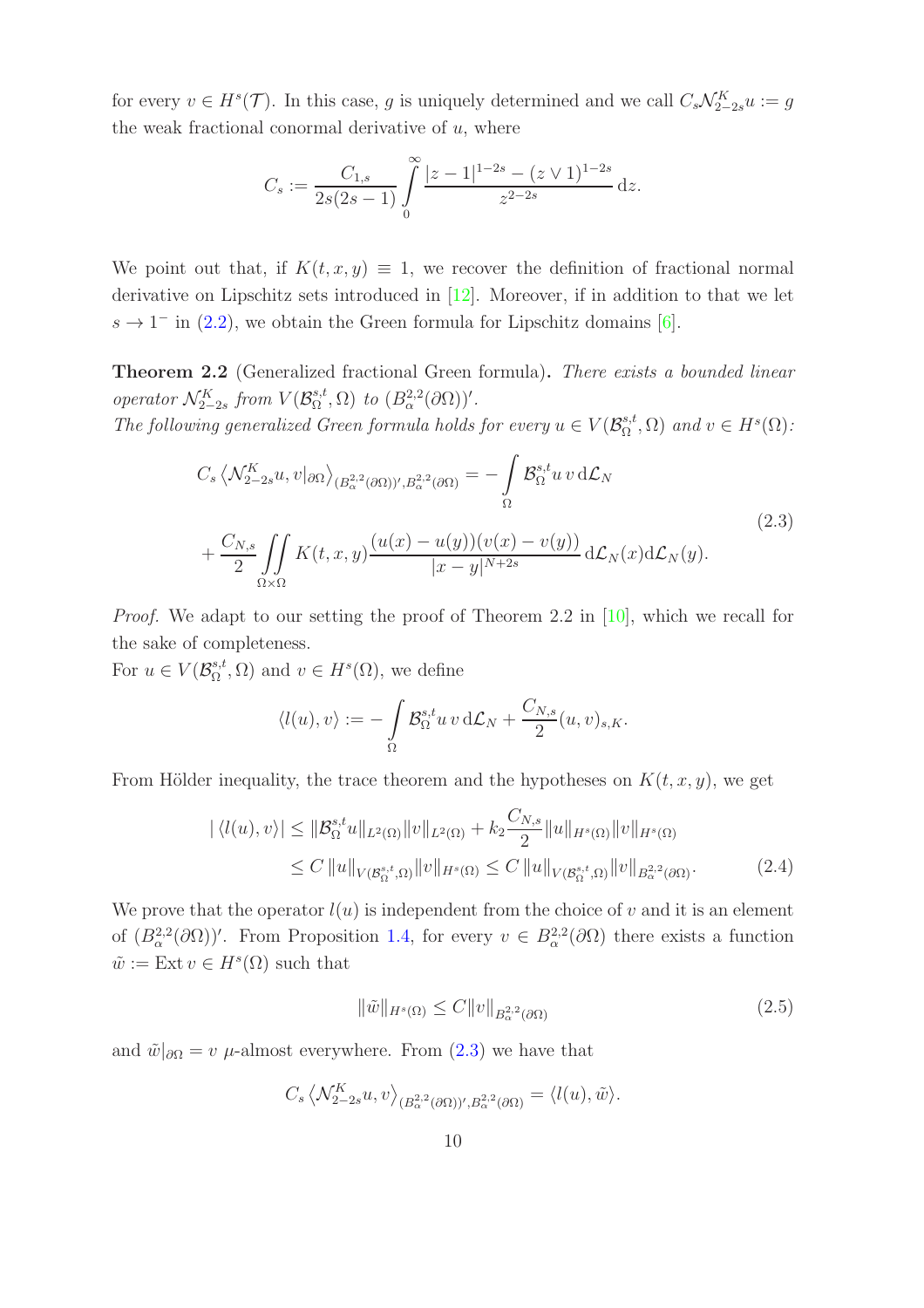The thesis follows from  $(2.4)$  and  $(2.5)$ .

We now recall that  $\Omega$  is approximated by a sequence of Lipschitz domains  $\Omega_n$ , for  $n \in \mathbb{N}$ , satisfying conditions  $(\mathcal{H})$  in Section [1.2.](#page-4-0) From  $(2.2)$  we have that

$$
C_s \left\langle \mathcal{N}_{2-2s}^K u, v|_{\partial\Omega} \right\rangle_{(H^{s-\frac{1}{2}}(\partial\Omega_n))^{\prime}, H^{s-\frac{1}{2}}(\partial\Omega_n)} = -\int\limits_{\Omega} \chi_{\Omega_n} \mathcal{B}_{\Omega_n}^{s,t} u \, v \, d\mathcal{L}_N
$$

$$
+ \frac{C_{N,s}}{2} \iint\limits_{\Omega \times \Omega} \chi_{\Omega_n}(x) \chi_{\Omega_n}(y) K(t, x, y) \frac{(u(x) - u(y))(v(x) - v(y))}{|x - y|^{N+2s}} d\mathcal{L}_N(x) d\mathcal{L}_N(y).
$$

From the dominated convergence theorem, we have

$$
\lim_{n \to \infty} C_s \left\langle \mathcal{N}_{2-2s}^K u, v|_{\partial \Omega} \right\rangle_{(H^{s-\frac{1}{2}}(\partial \Omega_n))^{\prime}, H^{s-\frac{1}{2}}(\partial \Omega_n)} = \lim_{n \to \infty} \left( - \int_{\Omega_n} \mathcal{B}_{\Omega_n}^{s,t} u v \, d\mathcal{L}_N u
$$
\n
$$
+ \frac{C_{N,s}}{2} \iint_{\Omega_n \times \Omega_n} K(t, x, y) \frac{(u(x) - u(y))(v(x) - v(y))}{|x - y|^{N+2s}} d\mathcal{L}_N(x) d\mathcal{L}_N(y) \right)
$$
\n
$$
= - \int_{\Omega} \mathcal{B}_{\Omega}^{s,t} u v \, d\mathcal{L}_N + \frac{C_{N,s}}{2} (u, v)_{s,K} = \left\langle l(u), v \right\rangle
$$

for every  $u \in V(\mathcal{B}_{\Omega}^{s,t})$  $S_{\Omega}^{s,t}$ ,  $\Omega$ ) and  $v \in H^s(\Omega)$ . Hence, we define the fractional conormal derivative on  $\Omega$  as

$$
\langle C_s \mathcal{N}_{2-2s}^K u, v|_{\partial \Omega} \rangle_{(B_{\alpha}^{2,2}(\partial \Omega))^{\prime}, B_{\alpha}^{2,2}(\partial \Omega)} := -\int_{\Omega} \mathcal{B}_{\Omega}^{s,t} u \, v \, d\mathcal{L}_N + \frac{C_{N,s}}{2} (u, v)_{s,K}.
$$

 $\Box$ 

*Remark* 2.3. As in the Lipschitz case, when  $K(t, x, y) \equiv 1$ , we recover the notion of fractional normal derivative on an irregular set introduced in [\[12\]](#page-27-3). Moreover, from [\[12,](#page-27-3) Remark 3.1, when  $s \to 1^-$  and  $K(t, x, y) \equiv 1$  in [\(2.3\)](#page-9-1), we recover the Green formula proved in [\[34\]](#page-28-13) for fractal domains.

## <span id="page-10-1"></span>3 The non-autonomous energy form and the evolution family

From now on, let us suppose that  $s \in (0,1)$  is such that  $N - d < 2s < N$ . Let  $b: (0, T) \times \partial\Omega \to \mathbb{R}$  be a function such that

<span id="page-10-0"></span>
$$
\begin{cases}\nb \in L^{\infty}([0, T] \times \partial \Omega), \\
\inf b(t, P) > b_0 > 0 \quad \forall (t, P) \in [0, T] \times \partial \Omega, \\
\exists \eta \in (\frac{1}{2}, 1) : |b(t, P) - b(\tau, P)| \le c|t - \tau|^{\eta} \quad \forall P \in \partial \Omega.\n\end{cases}
$$
\n(3.1)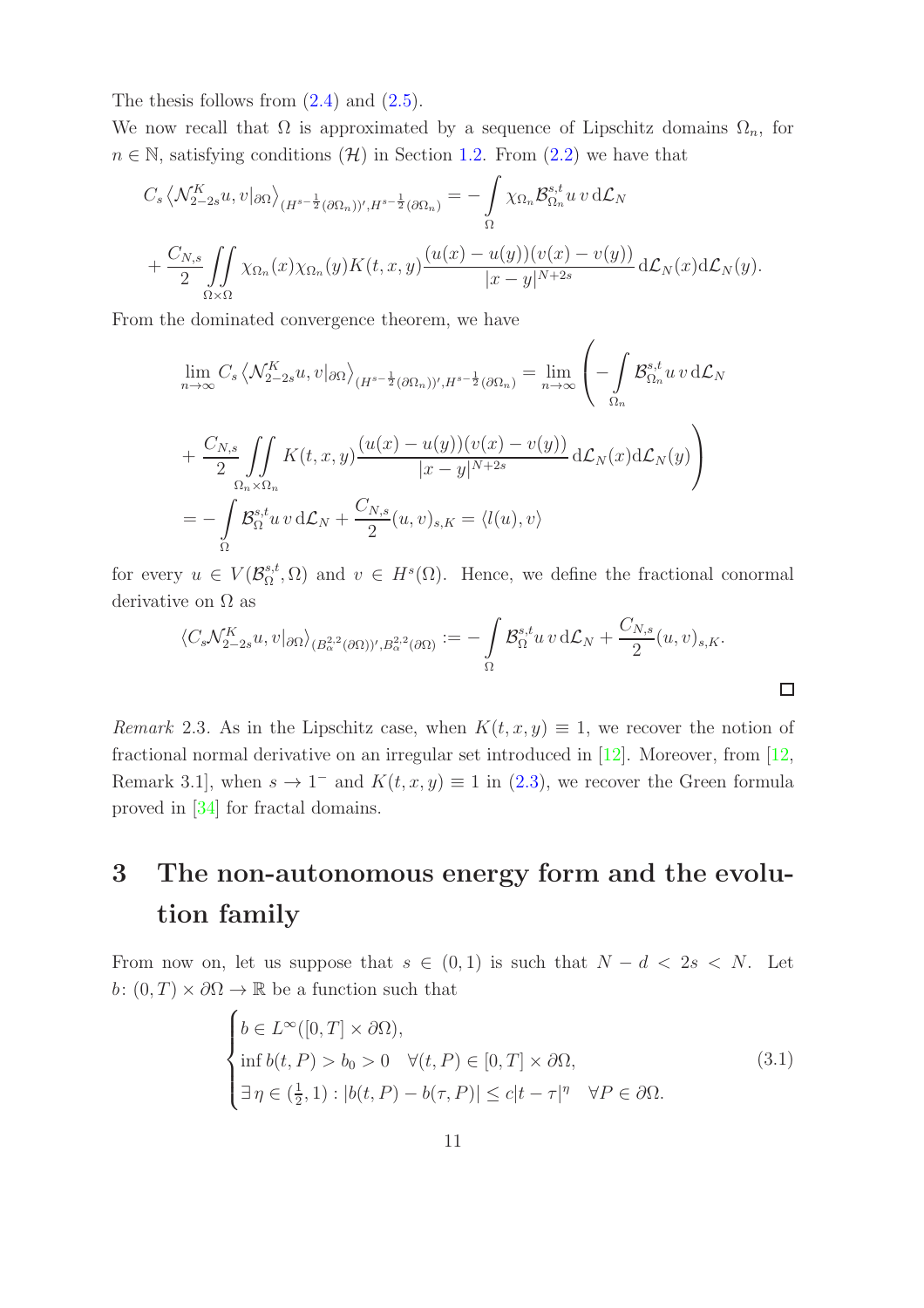Let  $\zeta: [0, T] \times \partial \Omega \times \partial \Omega \to \mathbb{R}$  be such that  $\zeta(t, \cdot, \cdot)$  is symmetric for every fixed  $t \in [0, T]$ and  $\zeta_1 \leq \zeta(t,x,y) \leq \zeta_2$  for suitable constants  $0 < \zeta_1 < \zeta_2$  and for a.e  $(t,x,y) \in$  $[0, T] \times \partial\Omega \times \partial\Omega$ .

We now introduce a linear and continuous operator  $\Theta_{\alpha}^t: B_{\alpha}^{2,2}(\partial\Omega) \to (B_{\alpha}^{2,2}(\partial\Omega))'$  defined as

<span id="page-11-0"></span>
$$
\langle \Theta_{\alpha}^{t}(u), v \rangle := \iint_{\partial \Omega \times \partial \Omega} \zeta(t, x, y) \frac{(u(x) - u(y))(v(x) - v(y))}{|x - y|^{d + 2\alpha}} d\mu(x) d\mu(y), \tag{3.2}
$$

where  $\langle \cdot, \cdot \rangle$  denotes the duality pairing between  $(B^{2,2}_{\alpha}(\partial \Omega))'$  and  $B^{2,2}_{\alpha}(\partial \Omega)$  and  $\alpha$  is defined in [\(1.2\)](#page-5-0). From our hypotheses on  $\zeta$ , this nonlocal term on  $\partial\Omega$  is equivalent to the seminorm of  $B^{2,2}_{\alpha}(\partial\Omega)$ ; moreover, we point out that, if  $\zeta \equiv 1$ , it can be regarded as a regional fractional Laplacian of order  $\alpha$  on the boundary.

We suppose that the kernels  $K(t, x, y)$  and  $\zeta(t, x, y)$  appearing in the nonlocal terms in the bulk and on the boundary respectively are Hölder continuous w.r.t.  $t$ . More precisely, we suppose that there exists  $\eta \in (\frac{1}{2})$  $(\frac{1}{2}, 1)$  such that

<span id="page-11-2"></span>
$$
|K(t, x, y) - K(\tau, x, y)| \le C|t - \tau|^{\eta} \quad \text{and} \quad |\zeta(t, x, y) - \zeta(\tau, x, y)| \le C|t - \tau|^{\eta} \tag{3.3}
$$

for a.e.  $x, y \in \Omega$  and a.e.  $x, y \in \partial\Omega$  respectively. Obviously, one can take different Hölder exponents in  $(3.1)$  and  $(3.3)$ . For the sake of simplicity, we suppose that the third condition in [\(3.1\)](#page-10-0) and [\(3.3\)](#page-11-2) hold for the same exponent  $\eta \in (\frac{1}{2})$  $(\frac{1}{2}, 1).$ 

For every  $u \in H := L^2(\Omega, m)$ , we introduce the following energy form, with effective domain  $D(E) = [0, T] \times H<sup>s</sup>(\Omega)$ :

<span id="page-11-1"></span>
$$
E[t, u] := \begin{cases} \frac{C_{N,s}}{2} \iint\limits_{\Omega \times \Omega} K(t, x, y) \frac{|u(x) - u(y)|^2}{|x - y|^{N + 2s}} d\mathcal{L}_N(x) d\mathcal{L}_N(y) + \int\limits_{\partial \Omega} b(t, P) |u|_{\partial \Omega}|^2 d\mu \\ + \langle \Theta^t_\alpha(u|_{\partial \Omega}), u|_{\partial \Omega} \rangle & \text{if } u \in D(E), \\ +\infty & \text{if } u \in H \setminus D(E), \end{cases}
$$
(3.4)

We remark that, if  $u \in H^s(\Omega)$ , from [\(1.2\)](#page-5-0) and Proposition [1.4,](#page-5-2) its trace  $u|_{\partial\Omega}$  is welldefined.

We now prove some properties of the form  $E$ .

**Proposition 3.1.** For every  $t \in [0, T]$ , the form  $E[t, u]$  is continuous and coercive on  $H^s(\Omega)$ .

*Proof.* We start by proving the continuity of E. Since  $b \in L^{\infty}([0, T] \times \partial \Omega)$  and K and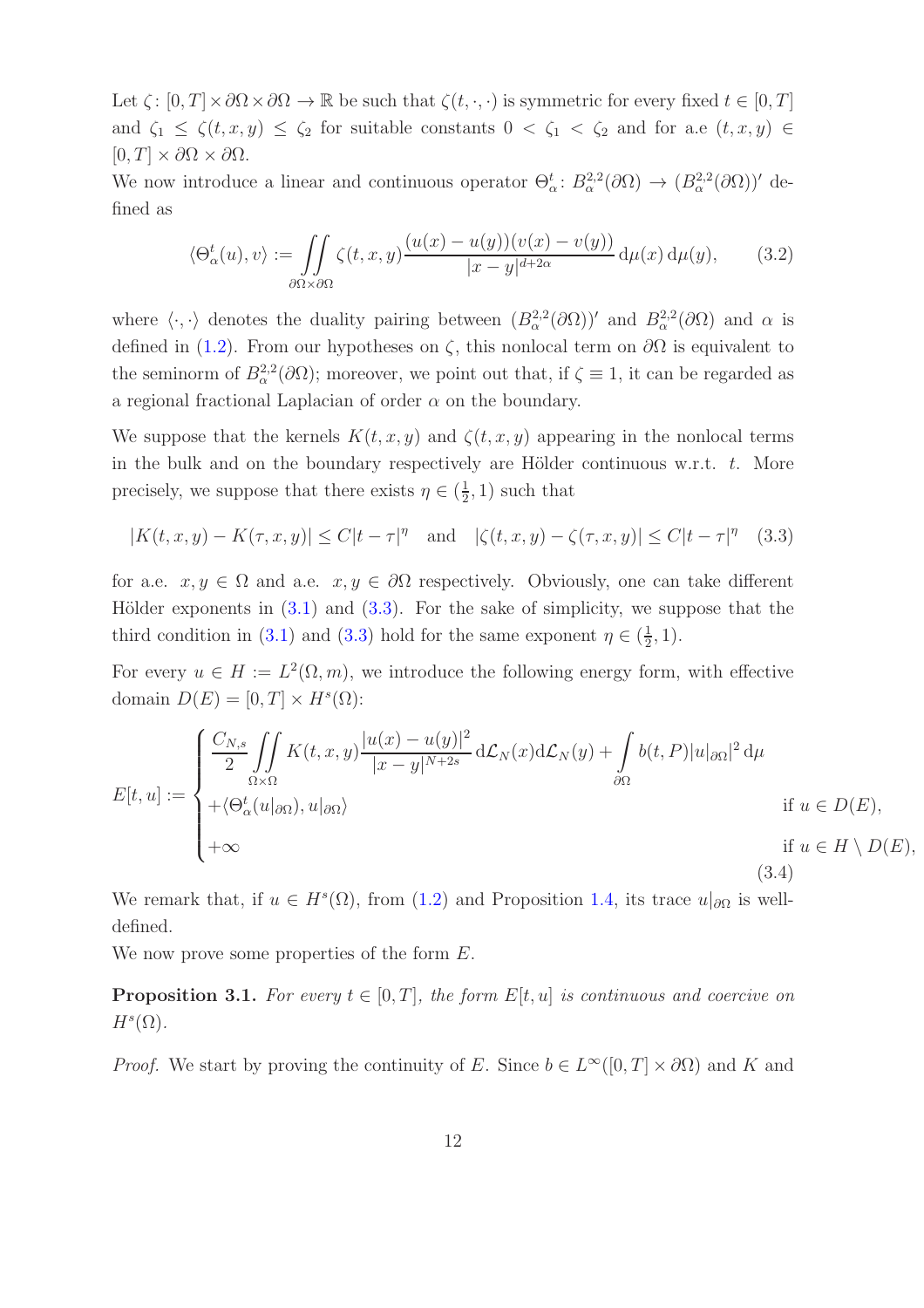$\zeta$  are bounded from above, for every  $t \in [0, T]$  we have

$$
E[t, u] \le k_2 |u|_{H^s(\Omega)}^2 + ||b||_{L^\infty([0, T] \times \partial \Omega)} ||u||_{L^2(\partial \Omega)}^2 + \zeta_2 \iint\limits_{\partial \Omega \times \partial \Omega} \frac{(u(x) - u(y))^2}{|x - y|^{d + 2\alpha}} d\mu(x) d\mu(y)
$$

 $\leq k_2|u|_{H^s(\Omega)}^2 + \max\{\|b\|_{L^\infty([0,T]\times\partial\Omega)},\zeta_2\}\|u\|_{L^2}^2$  $B_{\alpha}^{2} \, \partial_{\Omega} \leq \max \{ k_2, C \|b\|_{L^{\infty}([0,T] \times \partial \Omega)}, C \zeta_2 \} \, \|u\|_{H^s(\Omega)}^2,$ where the last inequality follows from the trace theorem.

We now prove the coercivity. By using again the hypotheses on b, K and  $\zeta$ , for every  $t \in [0, T]$  we have

$$
E[t, u] \ge k_1 |u|_{H^s(\Omega)}^2 + b_0 \|u\|_{L^2(\partial\Omega)}^2 + \langle \Theta_\alpha^t(u), u \rangle \ge \min\{k_1, b_0\} \left( |u|_{H^s(\Omega)}^2 + \|u\|_{L^2(\partial\Omega)}^2 \right) \ge \beta \|u\|_{H^s(\Omega)}^2,
$$

for a suitable constant  $\beta > 0$ , where the last inequality follows from Theorem [1.5.](#page-5-1)  $\Box$ 

**Proposition 3.2.** For every  $t \in [0, T]$ ,  $E[t, u]$  is closed on  $L^2(\Omega, m)$ .

*Proof.* For every fixed  $t \in [0, T]$ , we have to prove that for every sequence  $\{u_k\} \subseteq H^s(\Omega)$ such that

<span id="page-12-0"></span> $E[t, u_k - u_j] + ||u_k - u_j||_{L^2(\Omega, m)} \to 0 \text{ for } k, j \to +\infty,$  (3.5)

there exists  $u \in H<sup>s</sup>(\Omega)$  such that

$$
E[t, u_k - u] + ||u_k - u||_{L^2(\Omega, m)} \to 0 \quad \text{for } k \to +\infty.
$$

This means that we should prove the following:

<span id="page-12-1"></span>
$$
|u_k - u|_{s,K} + \int_{\partial\Omega} b(t, P)|u_k - u|^2 \, \mathrm{d}\mu + \langle \Theta^t_\alpha(u_k - u), u_k - u \rangle + \|u_k - u\|_{L^2(\Omega, m)} \to 0 \quad \text{for } k \to +\infty.
$$
\n
$$
(3.6)
$$

We point out that [\(3.5\)](#page-12-0) infers that  $\{u_k\}$  is a Cauchy sequence in  $L^2(\Omega, m)$  and, since  $L^2(\Omega,m)$  is a Banach space, there exists  $u \in L^2(\Omega,m)$  such that

$$
||u_k - u||_{L^2(\Omega,m)} \xrightarrow[k \to +\infty]{} 0.
$$

Moreover, since  $|u_k - u_j|_{s,K} + ||u_k - u_j||_{L^2(\Omega)}$  is equivalent to the  $H^s(\Omega)$ -norm of  $u_k - u_j$ , [\(3.5\)](#page-12-0) implies that  $\{u_k\}$  is a Cauchy sequence also in  $H^s(\Omega)$ . Since  $H^s(\Omega)$  is a Banach space, then also  $||u_k - u||_{H^s(\Omega)}^2 \to 0$  when  $k \to +\infty$ . Hence, since  $|u_k - u|_{s,K} \le$  $k_2|u_k-u|^2_{H^s(\Omega)}$ , we have the thesis for the first term on the left-hand side of [\(3.6\)](#page-12-1). From hypotheses [\(3.1\)](#page-10-0), for every fixed  $t \in [0, T]$  the thesis follows from [\[12,](#page-27-3) Proposition 4.1] for the second term on the left-hand side of [\(3.6\)](#page-12-1). As to the term  $\langle \Theta_{\alpha}^{t}(u_{k}-u), u_{k}-\Theta_{\alpha}^{t}(u_{k}-u)\rangle$ u), we point out that from the hypotheses on  $\zeta$  and the trace theorem we have

$$
\langle \Theta_{\alpha}^{t}(u_{k}-u), u_{k}-u \rangle = \iint_{\partial \Omega \times \partial \Omega} \zeta(t, x, y) \frac{|u_{k}(x) - u(x) - (u_{k}(y) - u(y))|^{2}}{|x - y|^{d + 2\alpha}} d\mu(x) d\mu(y)
$$

$$
\leq \zeta_{2} ||u_{k} - u||_{B_{\alpha}^{2,2}(\partial \Omega)}^{2} \leq C ||u_{k} - u||_{H^{s}(\Omega)}^{2},
$$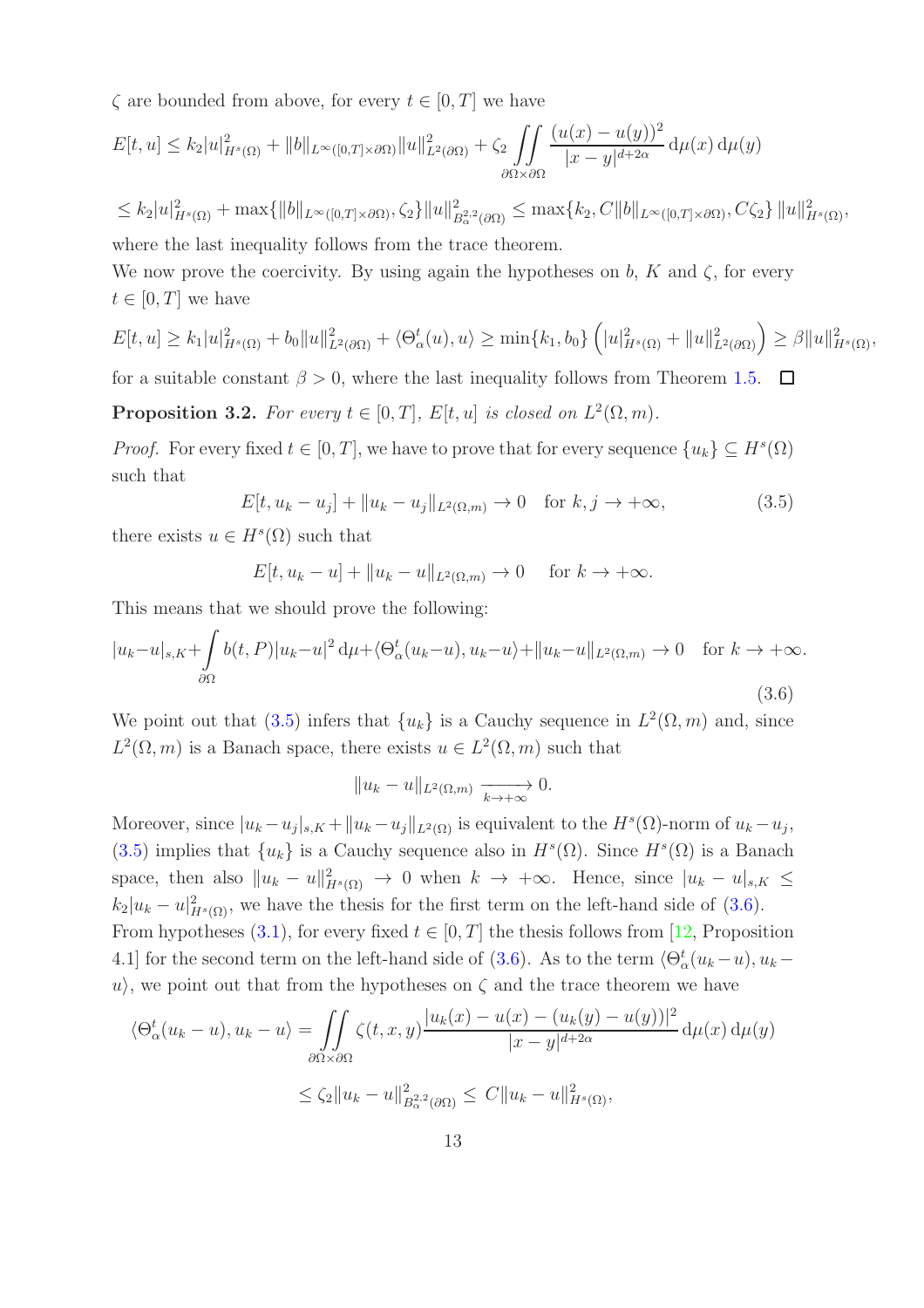and the last term tends to 0 when  $k \to +\infty$  because  $u_k \to u$  in  $H^s(\Omega)$ .

<span id="page-13-3"></span>**Theorem 3.3.** For every  $t \in [0, T]$ ,  $E[t, u]$  is Markovian, hence it is a Dirichlet form on  $L^2(\Omega, m)$ .

The proof follows by adapting the one of Theorem 3.4 in [\[7\]](#page-27-13), see also [\[44,](#page-29-6) Lemma 2.7].

By  $E(t, u, v)$  we denote the corresponding bilinear form

$$
E(t, u, v) = (u, v)_{s,K} + \int_{\partial\Omega} b(t, P)u|_{\partial\Omega} v|_{\partial\Omega} d\mu + \langle \Theta^t_{\alpha}(u|_{\partial\Omega}), v|_{\partial\Omega} \rangle \tag{3.7}
$$

 $\Box$ 

defined on  $[0, T] \times H^s(\Omega) \times H^s(\Omega)$ .

**Theorem 3.4.** For every  $u, v \in H^s(\Omega)$  and for every  $t \in [0, T]$ ,  $E(t, u, v)$  is a closed symmetric bilinear form on  $L^2(\Omega,m)$ . Then there exists a unique self-adjoint nonpositive operator  $A(t)$  on  $L^2(\Omega,m)$  such that

<span id="page-13-2"></span>
$$
E(t, u, v) = (-A(t)u, v)_{L^{2}(\Omega, m)} \quad \forall u \in D(A(t)), \forall v \in H^{s}(\Omega),
$$
\n(3.8)

where  $D(A(t)) \subset H<sup>s</sup>(\Omega)$  is the domain of  $A(t)$  and it is dense in  $L<sup>2</sup>(\Omega,m)$ .

For the proof we refer to Theorem 2.1, Chapter 6 in [\[30\]](#page-28-14).

<span id="page-13-1"></span>**Proposition 3.5.** For every  $t \in [0, T]$ , the form  $E(t, u, v)$  has the square-root property, *i.e.*  $D(A(t))^{\frac{1}{2}} = H^{s}(\Omega)$ . Moreover, there exists a constant  $C > 0$  such that, for every  $\eta \in (\frac{1}{2})$  $(\frac{1}{2}, 1),$ 

<span id="page-13-0"></span>
$$
|E(t, u, v) - E(\tau, u, v)| \le C|t - \tau|^{\eta} ||u||_{H^{s}(\Omega)} ||v||_{H^{s}(\Omega)}, \quad 0 \le \tau, t \le T.
$$
 (3.9)

Proof. The square-root property follows since the form is symmetric and bounded. As to  $(3.9)$ , we have that

$$
|E(t, u, v) - E(\tau, u, v)| \leq \frac{C_{N,s}}{2} \iint_{\Omega \times \Omega} |K(t, x, y) - K(\tau, x, y)| \frac{|u(x) - u(y)||v(x) - v(y)|}{|x - y|^{N + 2s}} d\mathcal{L}_N(x) d\mathcal{L}_N(y)
$$
  
+ 
$$
\int_{\partial\Omega} |b(t, P) - b(\tau, P)| |u(P)| |v(P)| d\mu
$$
  
+ 
$$
\iint_{\partial\Omega} |\zeta(t, x, y) - \zeta(\tau, x, y)| \frac{|u(x) - u(y)||v(x) - v(y)|}{|x - y|^{d + 2\alpha}} d\mu(x) d\mu(y) \leq C|t - \tau|^{\eta} ||u||_{H^s(\Omega)} ||v||_{H^s(\Omega)},
$$

where the last inequality follows from the hypotheses  $(3.1)$  on b, from  $(3.3)$  and the trace theorem.  $\Box$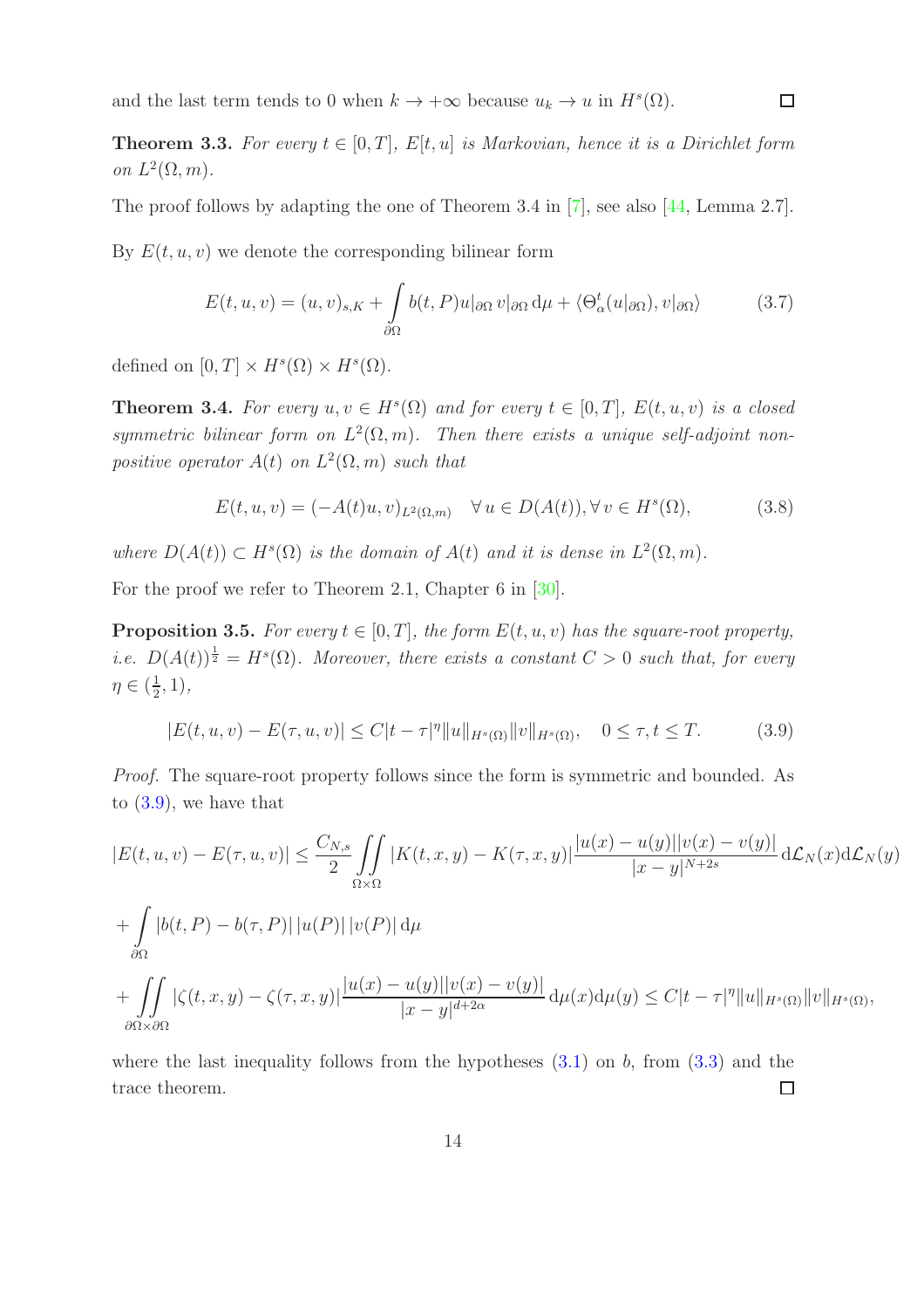<span id="page-14-0"></span>**Proposition 3.6.** For every  $t \in [0, T]$  and  $\tau \geq 0$ ,  $A(t)$ :  $\mathcal{D}(A(t)) \to L^2(\Omega, m)$  is the generator of a semigroup  $e^{\tau A(t)}$  on  $L^2(\Omega,m)$  which is strongly continuous, contractive and analytic with angle  $\omega_{A(t)} > 0$ .

*Proof.* The analyticity follows from the coercivity of  $E[t, u]$  (see Theorem 6.2, Chapter 4 in [\[41\]](#page-29-7)). The contraction property follows from Lumer-Phillips Theorem (see Theorem 4.3, Chapter 1 in [\[39\]](#page-29-8)). The strong continuity follows from Theorem 1.3.1 in [\[18\]](#page-27-14)  $\Box$ 

<span id="page-14-2"></span>**Proposition 3.7.** For every  $t \in [0, T]$ , the operator  $A(t)$  satisfies the following properties:

1) the spectrum of  $A(t)$  is contained in a sectorial open domain

$$
\sigma(A(t)) \subset \Sigma_{\omega} = \{\mu \in \mathbb{C} : |\text{Arg}\,\mu| < \omega\}
$$

for some fixed angle  $0 < \omega < \frac{\pi}{2}$ . The resolvent satisfies the estimate:

$$
\|\mu - A(t)^{-1}\|_{\mathfrak{L}(L^2(\Omega,m))} \le \frac{M}{|\mu|}
$$

for  $M \geq 1$  independent from t and  $\mu \notin \Sigma_{\omega} \cup 0$ ; moreover,  $A(t)$  is invertible and  $||A(t)^{-1}|| \leq M_1$  with  $M_1$  independent from t;

- 2)  $D(A(t)) \subset D(A(\tau))^{\frac{1}{2}} = H^s(\Omega)$ ,  $0 \leq \tau \leq t \leq T$ ; in particular,  $D(A(t)) \subset$  $D(A(\tau))^{\nu}$  for every  $\nu$  such that  $0 < \nu \leq \frac{1}{2}$  $\frac{1}{2}$ ;
- 3)  $A(t)^{-1}$  is Hölder continuous in t in the sense of Yagi, i.e.

<span id="page-14-1"></span>
$$
\left\| A(t)^{\frac{1}{2}} \left( A(t)^{-1} - A(\tau)^{-1} \right) \right\|_{\mathfrak{L}(L^{2}(\Omega,m))} \leq C|t - \tau|^{\eta}, \tag{3.10}
$$

with some fixed exponent  $\eta \in \left(\frac{1}{2}\right)$  $\frac{1}{2}$ , 1] and  $C > 0$ .

Proof. The first two properties follow from Propositions [3.5](#page-13-1) and [3.6.](#page-14-0) In order to prove the Hölder continuity, one can proceed as in  $[48, Chapter 3, section 7.1]$ Let  $\mathcal{A}(t)$ :  $H^s(\Omega) \to H^{-s}(\Omega)$  denote the sectorial operator with angle  $\omega_{\mathcal{A}(t)} \leq \omega_A < \frac{\pi}{2}$ 2 associated with  $E(t, u, v)$ :

$$
E(t, u, v) = -\langle \mathcal{A}(t)u, v \rangle_{H^{-s}(\Omega), H^{s}(\Omega)},
$$

with  $u \in D(\mathcal{A}(t)) = H^s(\Omega)$ . Let  $\phi \in H^{-s}(\Omega)$  and  $u \in H^{s}(\Omega)$ . We have that

$$
\langle \mathcal{A}(t)[\mathcal{A}(t)^{-1} - \mathcal{A}(\tau)^{-1}]\phi, u \rangle_{H^{-s}(\Omega), H^{s}(\Omega)} = -\langle [\mathcal{A}(t) - \mathcal{A}(\tau)]\mathcal{A}(\tau)^{-1}\phi, u \rangle_{H^{-s}(\Omega), H^{s}(\Omega)} = E(t, \mathcal{A}(\tau)^{-1}\phi, u) - E(\tau, \mathcal{A}(\tau)^{-1}\phi, u).
$$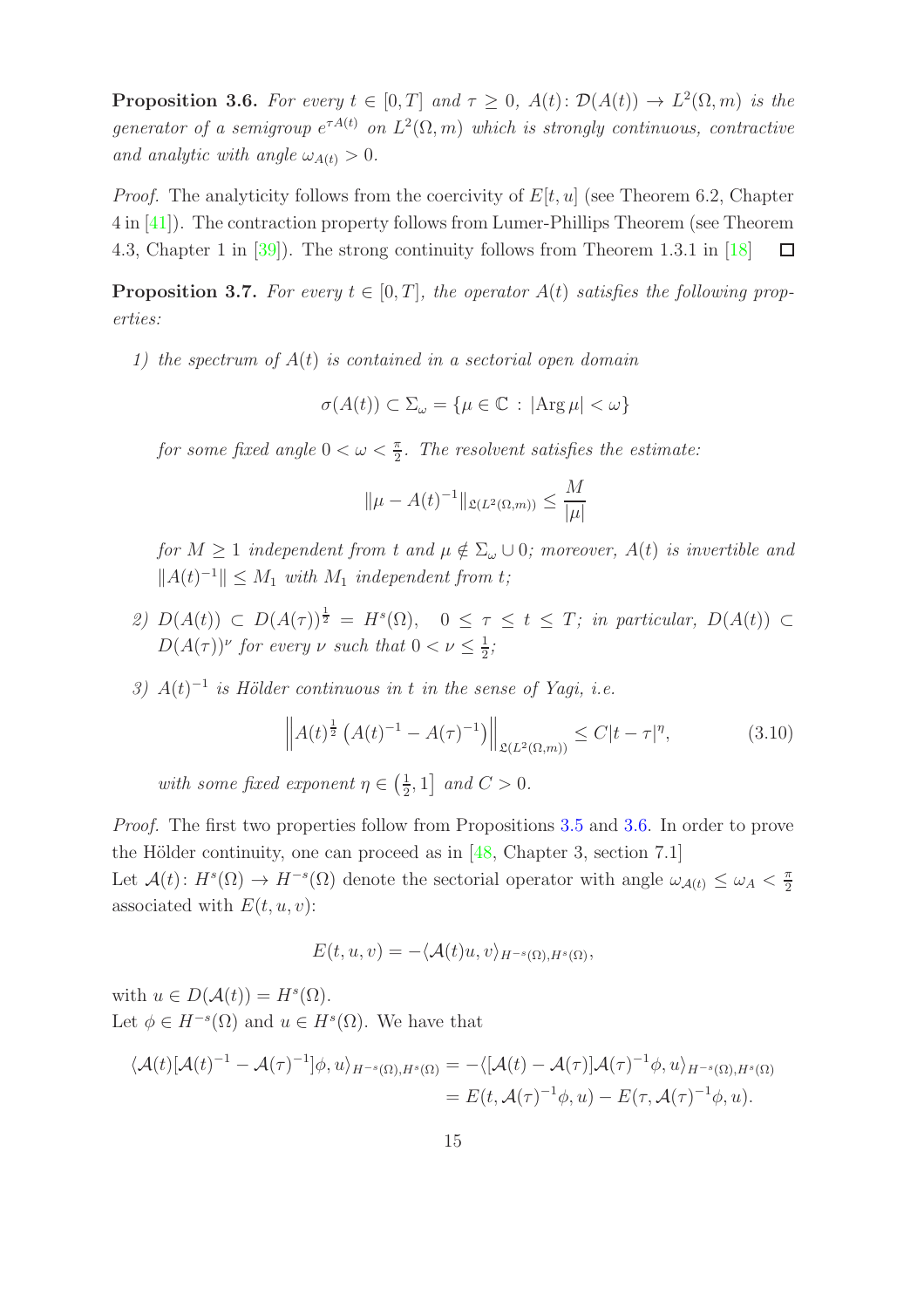From [\(3.9\)](#page-13-0), we obtain

$$
\|\mathcal{A}(t)[\mathcal{A}(t)^{-1}-\mathcal{A}(\tau)^{-1}]\phi\|_{H^{-s}(\Omega)} \leq C|t-\tau|^{\eta}\|\mathcal{A}(\tau)^{-1}\|_{\mathfrak{L}(H^{-s}(\Omega)\to H^s(\Omega))}\|\phi\|_{H^{-s}(\Omega)}.
$$

From [\[31,](#page-28-15) page 190], we have that  $||A(\tau)^{-1}||_{\mathfrak{L}(H^{-s}(\Omega) \to H^s(\Omega))} \leq C$  for a suitable positive constant C. Hence, we conclude that

$$
\|\mathcal{A}(t)[\mathcal{A}(t)^{-1}-\mathcal{A}(\tau)^{-1}]\phi\|_{H^{-s}(\Omega)} \leq C|t-\tau|^{\eta}\|\phi\|_{H^{-s}(\Omega)}.
$$

In order to prove condition [\(3.10\)](#page-14-1), we note that for every  $z \in H<sup>s</sup>(\Omega)$  it holds that  $A^{\frac{1}{2}}(\cdot)z = \mathcal{A}^{-\frac{1}{2}}(\cdot)\mathcal{A}(\cdot)z$ . Therefore, we have

$$
(A(t)^{\frac{1}{2}}[A(t)^{-1}-A(\tau)^{-1}]\phi, u)_{L^{2}(\Omega, m)}=E\left(t, A(\tau)^{-1}\phi, (\mathcal{A}(t)^{-\frac{1}{2}})'u\right)-E\left(\tau, A(\tau)^{-1}\phi, (\mathcal{A}(t)^{-\frac{1}{2}})'u\right).
$$

Since adjoint operators have the same norm, taking into account [\[31,](#page-28-15) page 190], condition [\(3.10\)](#page-14-1) holds.  $\Box$ 

From the above results we deduce the following.

<span id="page-15-0"></span>**Theorem 3.8.** For every  $t \in [0, T]$ , let  $A(t) \colon D(A(t)) \to L^2(\Omega, m)$  be the linear unbounded operator defined in [\(3.8\)](#page-13-2). Then there exists a unique family of evolution operators  $U(t, \tau) \in \mathfrak{L}(L^2(\Omega, m))$  such that

- 1)  $U(\tau, \tau) = \text{Id}, \quad 0 \leq \tau \leq \text{T};$
- 2)  $U(t, \tau)U(\tau, \sigma) = U(t, \sigma), \quad 0 \leq \sigma \leq \tau \leq t \leq T;$
- 3) for every  $0 \leq \tau \leq t \leq T$  it holds that

$$
||U(t,\tau)||_{\mathfrak{L}(L^2(\Omega,m))} \le 1,\tag{3.11}
$$

and  $U(t, \tau)$  for  $0 \leq \tau \leq t < T$  is a strongly contractive family on  $L^2(\Omega, m)$ ;

- 4) the map  $t \to U(t, \tau)$  is differentiable in  $(\tau, T]$  with values in  $\mathfrak{L}(L^2(\Omega, m))$  and  $\frac{\partial U(t,\tau)}{\partial t} = A(t)U(t,\tau);$
- 5  $A(t)U(t,\tau)$  is a  $\mathfrak{L}(L^2(\Omega,m))$ -valued continuous function for  $0 \leq \tau < t \leq T$ ; moreover, there exists a constant  $C > 0$  such that

<span id="page-15-1"></span>
$$
||A(t)U(t,\tau)||_{\mathfrak{L}(L^{2}(\Omega,m))} \leq \frac{C}{t-\tau}, \quad 0 \leq \tau < t < T.
$$
 (3.12)

For the proof, see Section 5.3 in [\[48\]](#page-29-9).

We now consider now the abstract Cauchy problem

$$
\begin{cases} \frac{\partial u(t)}{\partial t} = A(t)u(t) & \text{for } t \in (0, T], \\ u(0) = u_0, \end{cases}
$$
 (3.13)

with  $u_0 \in L^2(\Omega, m)$ .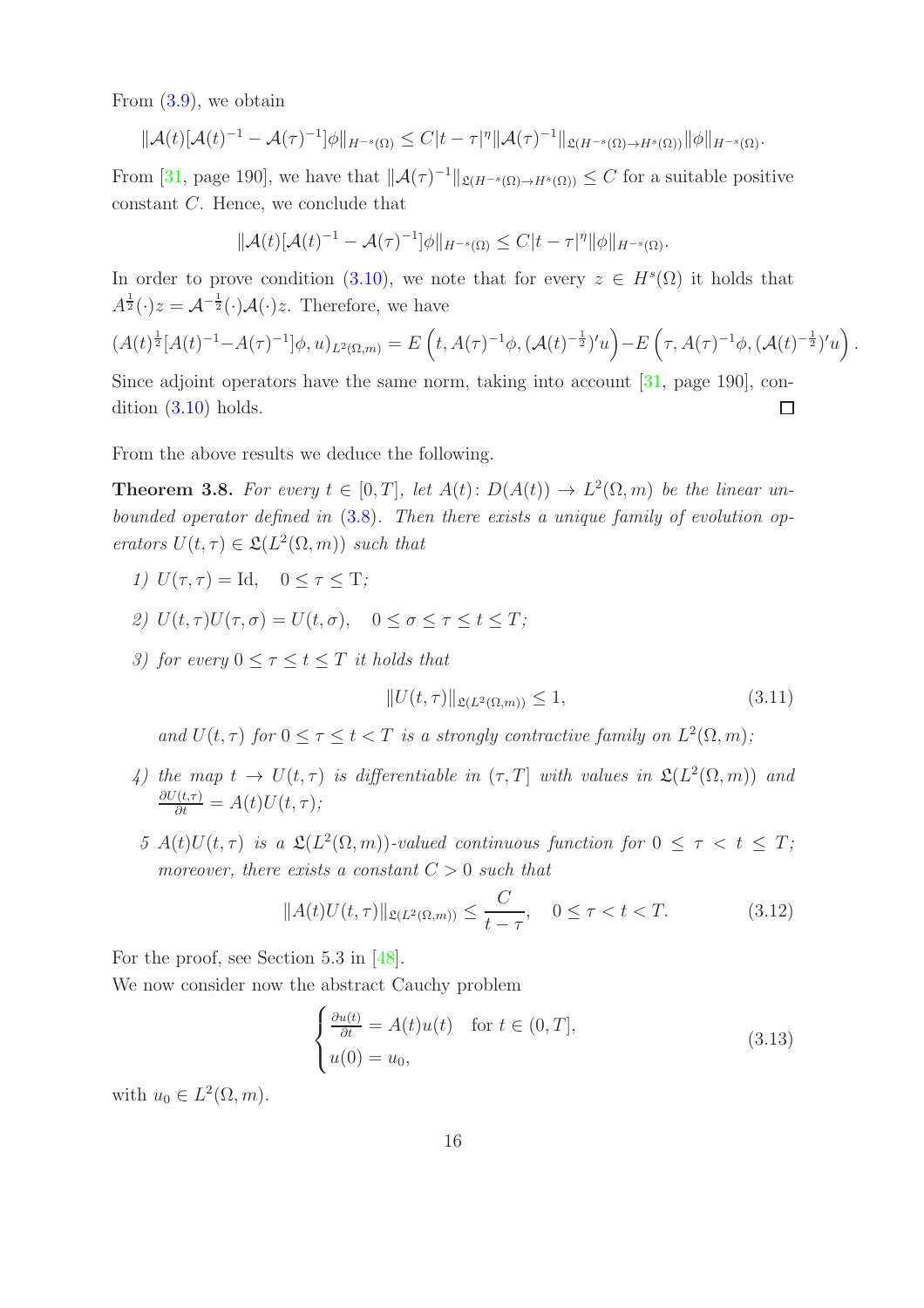**Theorem 3.9.** For every  $u_0 \in L^2(\Omega, m)$  there exists a unique  $u \in C([0, T]; L^2(\Omega, m)) \cap$  $C^1((0,T]; L^2(\Omega,m)), A(t)u \in C((0,T]; L^2(\Omega,m))$  such that

$$
||u(t)||_{L^{2}(\Omega,m)} + t \left\| \frac{\partial u(t)}{\partial t} \right\|_{L^{2}(\Omega,m)} + t ||A(t)u(t)||_{L^{2}(\Omega,m)} \leq C ||u_{0}||_{L^{2}(\Omega,m)},
$$

for  $0 < t \leq T$ , where C is a positive constant. Moreover, it holds that  $u(t) = U(t,0)u_0$ .

<span id="page-16-0"></span>For the proof, see Theorem 3.9 in [\[48\]](#page-29-9).

### 4 Ultracontractivity property

In this section we investigate the regularity of the evolution family  $U(t, \tau)$ . We set  $\Xi := \{(t, \tau) \in (0, T)^2 : \tau < t\}.$ 

We recall some useful definitions, specialized to our setting.

**Definition 4.1.** An evolution family  $\{U(t,\tau)\}_{(t,\tau)\in\Xi}$  on  $L^2(\Omega,m)$  is:

- 1) positive preserving if for every  $0 \le u \in L^2(\Omega,m)$  it holds that  $U(t,\tau)u \ge 0$  for every  $(t, \tau) \in \Xi$ ;
- 2) L<sup>p</sup>-contractive, for  $1 \leq p \leq +\infty$ , if  $U(t,\tau)$  maps the set  $\{u \in L^2(\Omega,m) \cap$  $L^p(\Omega,m) : ||u||_{L^p(\Omega,m)} \leq 1$  into itself for every  $(t,\tau) \in \Xi;$
- 3) completely contractive if it is both  $L^1$ -contractive and  $L^\infty$ -contractive;
- 4) sub-Markovian if it is positive preserving and  $L^{\infty}$ -contractive;
- 5) Markovian if it is sub-Markovian and  $||U(t, \tau)||_{\mathfrak{L}(L^{\infty}(\Omega,m))} = 1.$

We point out that, since for every  $t \in [0, T]$  the energy form  $E[t, u]$  is Markovian by Theorem [3.3,](#page-13-3) the associated evolution family  $U(t, \tau)$  is Markovian. In particular, this implies that the evolution family  $U(t, \tau)$  is positive preserving and  $L^{\infty}$ -contractive. Moreover, since for every  $t \in [0, T]$  the bilinear form  $E(t, u, v)$  is symmetric, it follows that  $U(t, \tau)$  is also  $L^1$ -contractive, hence the evolution family is completely contractive. Therefore, by Riesz-Thorin theorem,  $\{U(t,\tau)\}_{(t,\tau)\in\Xi}$  is  $L^p$ -contractive for every  $p \in$  $[1, +\infty]$  and the following result holds.

**Theorem 4.2.** For every  $p \in [1, +\infty]$  there exists an operator  $U_p(t, \tau) \in \mathfrak{L}(L^p(\Omega, m))$ such that

$$
U_p(t,\tau)u_0 = U(t,\tau)u_0 \quad \forall (t,\tau) \in \Xi, \forall u_0 \in L^p(\Omega,m) \cap L^2(\Omega,m).
$$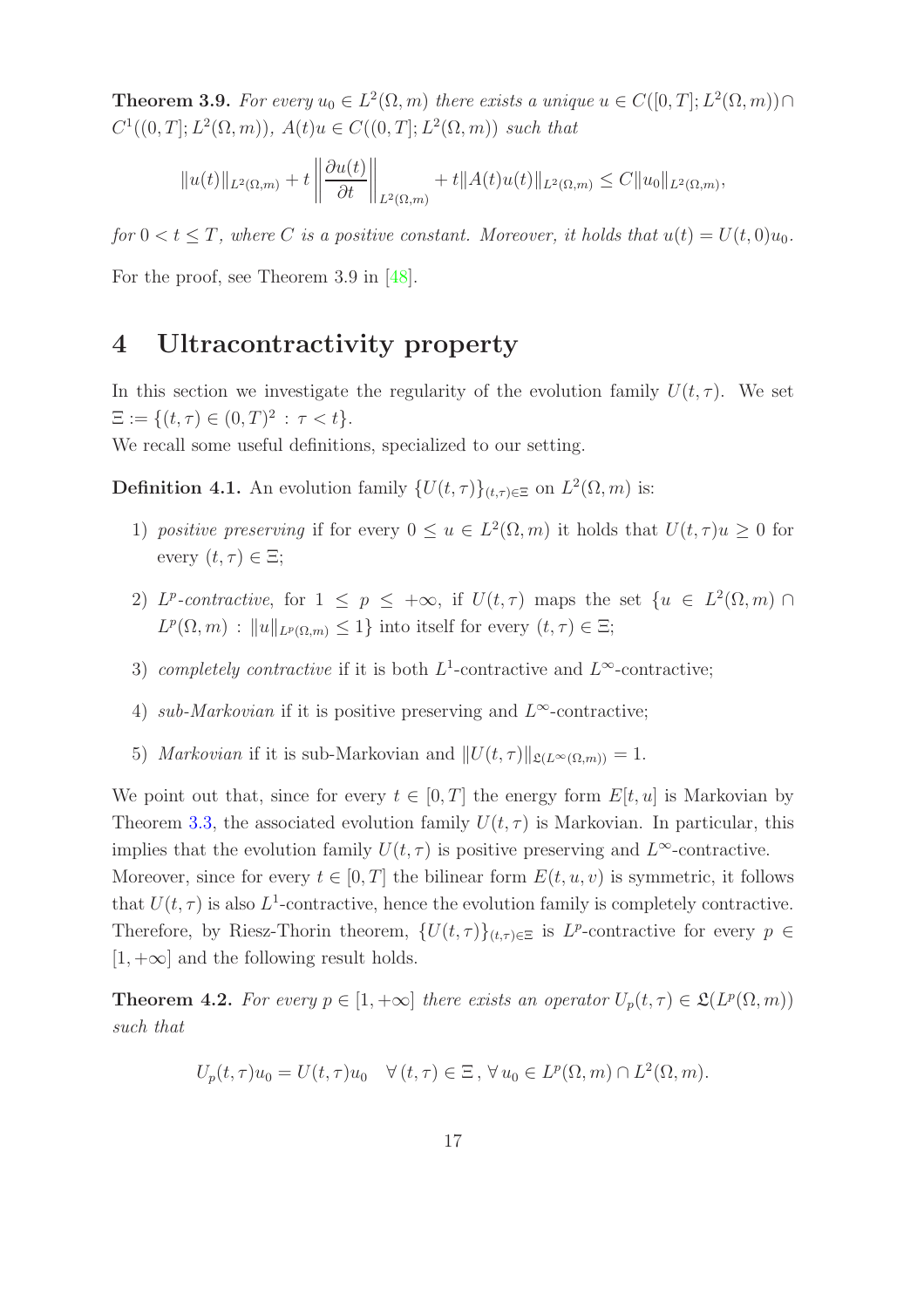Moreover, for every  $\tau \geq 0$  the map  $U_p(\cdot, \tau)$  is strongly continuous from  $(\tau, \infty)$  to  $\mathfrak{L}(L^p(\Omega,m))$  for every  $t \geq \tau$  and

$$
||U_p(t,\tau)||_{\mathfrak{L}(L^p(\Omega,m))} \le 1 \quad \forall \, p \ge 1. \tag{4.1}
$$

We now prove the ultracontractivity of the evolution family  $U(t, \tau)$ .

<span id="page-17-0"></span>**Theorem 4.3.** The evolution operator  $U(t, \tau)$  is ultracontractive, i.e. for every  $f \in$  $L^1(\Omega,m)$  and  $(t,\tau) \in \Xi$ 

$$
||U_1(t,\tau)f(\tau)||_{L^{\infty}(\Omega,m)} \le \left(\frac{\lambda \bar{C}}{2\beta}\right)^{\frac{\lambda}{2}}(t-\tau)^{-\frac{\lambda}{2}}||f(\tau)||_{L^1(\Omega,m)},\tag{4.2}
$$

where we recall that  $\lambda = \frac{2d}{d-N}$  $\frac{2d}{d-N+2s}$ ,  $\overline{C}$  is the positive constant depending on N, s, d and  $\Omega$  appearing in [\(1.8\)](#page-6-6) and  $\beta > 0$  is the coercivity constant of E.

Proof. We adapt to our setting the proof of [\[32,](#page-28-16) Theorem 4.3], see also [\[4,](#page-27-15) Proposition 3.8].

Let  $f \in H^s(\Omega)$  and let  $\tau \in [0, T)$  be fixed. From [\[41,](#page-29-7) Proposition III.1.2] it holds that

$$
\frac{\mathrm{d}}{\mathrm{d}t} || F(\cdot) ||_{L^2(\Omega,m)}^2 = 2 \left( \frac{\mathrm{d} F(\cdot)}{\mathrm{d}t}, F(\cdot) \right)_{L^2(\Omega,m)} \quad \forall F \in H^s(\Omega).
$$

We remark that, if  $f \in H^s(\Omega)$ , then  $f \in L^1(\Omega,m)$ . Hence, for every  $f \in H^s(\Omega)$  and a.e.  $(t, \tau) \in \Xi$ , from Theorem [3.8,](#page-15-0) [\(3.8\)](#page-13-2) and the coercivity of  $E[t, u]$  we have that

$$
\frac{\partial}{\partial t} ||U(t,\tau)f||_{L^{2}(\Omega,m)}^{2} = 2\left(\frac{\partial U(t,\tau)f}{\partial t}, U(t,\tau)f\right)_{L^{2}(\Omega,m)} = 2\left(A(t)U(t,\tau)f, U(t,\tau)f\right)_{L^{2}(\Omega,m)}
$$
\n
$$
= -2E[t, U(t,\tau)f] \le -2\beta ||U(t,\tau)f||_{H^{s}(\Omega)}^{2},
$$

where  $\beta$  is the (positive) coercivity constant of E. Then, from Nash inequality [\(1.8\)](#page-6-6), recalling that  $\lambda = \frac{2d}{d-N}$  $\frac{2d}{d-N+2s}$ , it follows that

<span id="page-17-1"></span>
$$
\frac{\partial}{\partial t} \|U(t,\tau)f\|_{L^{2}(\Omega,m)}^{2} \leq -\frac{2\beta}{\bar{C}} \|U(t,\tau)f\|_{L^{2}(\Omega,m)}^{2+\frac{4}{\lambda}} \|U(t,\tau)f\|_{L^{1}(\Omega,m)}^{-\frac{4}{\lambda}},\tag{4.3}
$$

where  $\overline{C}$  is the positive constant in [\(1.8\)](#page-6-6) depending on N, s, d and  $\Omega$ . Therefore, since  $U(t, \tau)$  is completely contractive, from [\(4.3\)](#page-17-1) we have

<span id="page-17-2"></span>
$$
\frac{\partial}{\partial t} \left( \|U(t,\tau)f\|_{L^{2}(\Omega,m)}^{2} \right)^{-\frac{2}{\lambda}} = -\frac{2}{\lambda} \|U(t,\tau)f\|_{L^{2}(\Omega,m)}^{-2-\frac{4}{\lambda}} \frac{\partial}{\partial t} \|U(t,\tau)f\|_{L^{2}(\Omega,m)}^{2}
$$
\n
$$
\geq \frac{4\beta}{\lambda \bar{C}} \|U(t,\tau)f\|_{L^{1}(\Omega,m)}^{-\frac{4}{\lambda}} \geq \frac{4\beta}{\lambda \bar{C}} \|f\|_{L^{1}(\Omega,m)}^{-\frac{4}{\lambda}}.
$$
\n(4.4)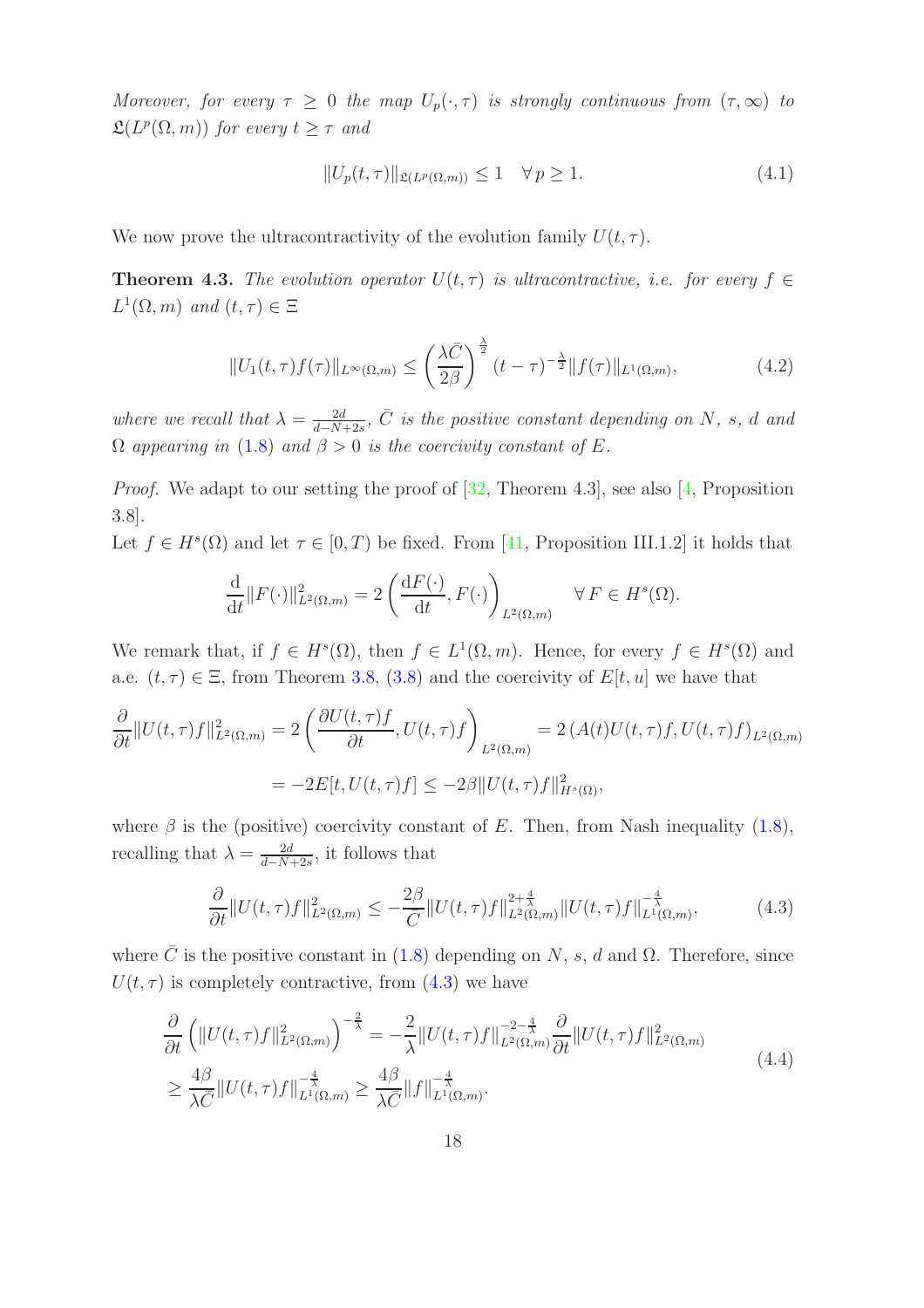Then, integrating  $(4.4)$  between  $\tau$  and t, we get

$$
||U(t,\tau)f||_{L^{2}(\Omega,m)}^{-\frac{4}{\lambda}} \geq \frac{4\beta}{\lambda \bar{C}}||f||_{L^{1}(\Omega,m)}^{-\frac{4}{\lambda}}(t-\tau),
$$

which in turn implies that

<span id="page-18-0"></span>
$$
||U(t,\tau)||_{\mathfrak{L}(L^{1}(\Omega,m)\to L^{2}(\Omega,m))} \leq \left(\frac{\lambda \bar{C}}{4\beta}\right)^{\frac{\lambda}{4}}(t-\tau)^{-\frac{\lambda}{4}}.
$$
\n(4.5)

In order to complete the proof, we need to prove an analogous bound by considering  $U(t,\tau)$  as an operator from  $L^2(\Omega,m)$  to  $L^{\infty}(\Omega,m)$ . We point out that, since  $E(t,v,u)$  =  $E(t, u, v)$  for every  $t \in [0, T]$  and  $u, v \in H<sup>s</sup>(\Omega)$ , the evolution operators associated with the two forms coincide with  $U(t, \tau)$ . Then, from (2.22) in [\[15\]](#page-27-8), we have that for  $p \ge 1$ the adjoint operator  $(U_p(t,\tau))'$  is equal to  $U_{p'}(T-\tau,T-t)$  for every  $0 \leq \tau \leq t \leq T$ . We now compute

<span id="page-18-1"></span>
$$
||U_2(t,\tau)||_{\mathfrak{L}(L^2(\Omega,m)\to L^\infty(\Omega,m))} = ||(U_2(T-\tau,T-t))'||_{\mathfrak{L}(L^2(\Omega,m)\to L^\infty(\Omega,m))}
$$
  
= 
$$
||U_2(T-\tau,T-t)||_{\mathfrak{L}(L^1(\Omega,m)\to L^2(\Omega,m))} = ||U(T-\tau,T-t)||_{\mathfrak{L}(L^1(\Omega,m)\to L^2(\Omega,m))}
$$
 (4.6)  

$$
\leq \left(\frac{\lambda \bar{C}}{4\beta}\right)^{\frac{\lambda}{4}}(t-\tau)^{-\frac{\lambda}{4}},
$$

where the last inequality follows from  $(4.5)$ .

Now, from 2) in Theorem [3.8,](#page-15-0) combining [\(4.5\)](#page-18-0) and [\(4.6\)](#page-18-1), it finally holds that

$$
||U_1(t,\tau)||_{\mathfrak{L}(L^1(\Omega,m)\to L^\infty(\Omega,m))} = ||U_1(t,\frac{t+\tau}{2})U_1(\frac{t+\tau}{2},\tau)||_{\mathfrak{L}(L^1(\Omega,m)\to L^\infty(\Omega,m))}
$$
  
\n
$$
\leq ||U(t,\frac{t+\tau}{2})||_{\mathfrak{L}(L^2(\Omega,m)\to L^\infty(\Omega,m))} ||U_1(\frac{t+\tau}{2},\tau)||_{\mathfrak{L}(L^1(\Omega,m)\to L^2(\Omega,m))}
$$
  
\n
$$
\leq \left(\frac{\lambda \bar{C}}{2\beta}\right)^{\frac{\lambda}{2}}(t-\tau)^{-\frac{\lambda}{2}}.
$$
\n(4.7)

 $\Box$ 

<span id="page-18-2"></span>**Theorem 4.4.** Under the hypotheses of Theorem [3.8,](#page-15-0) the evolution operator  $U(t, \tau)$ associated with the family  $A(t)$  satisfies the following properties:

1) for every  $\theta$  such that  $0 \leq \theta < \eta + \frac{1}{2}$  $\frac{1}{2}$  and  $0 \leq \tau < t \leq T$ 

$$
\mathcal{R}(U(t,\tau)) \subset D(A(t)^{\theta});
$$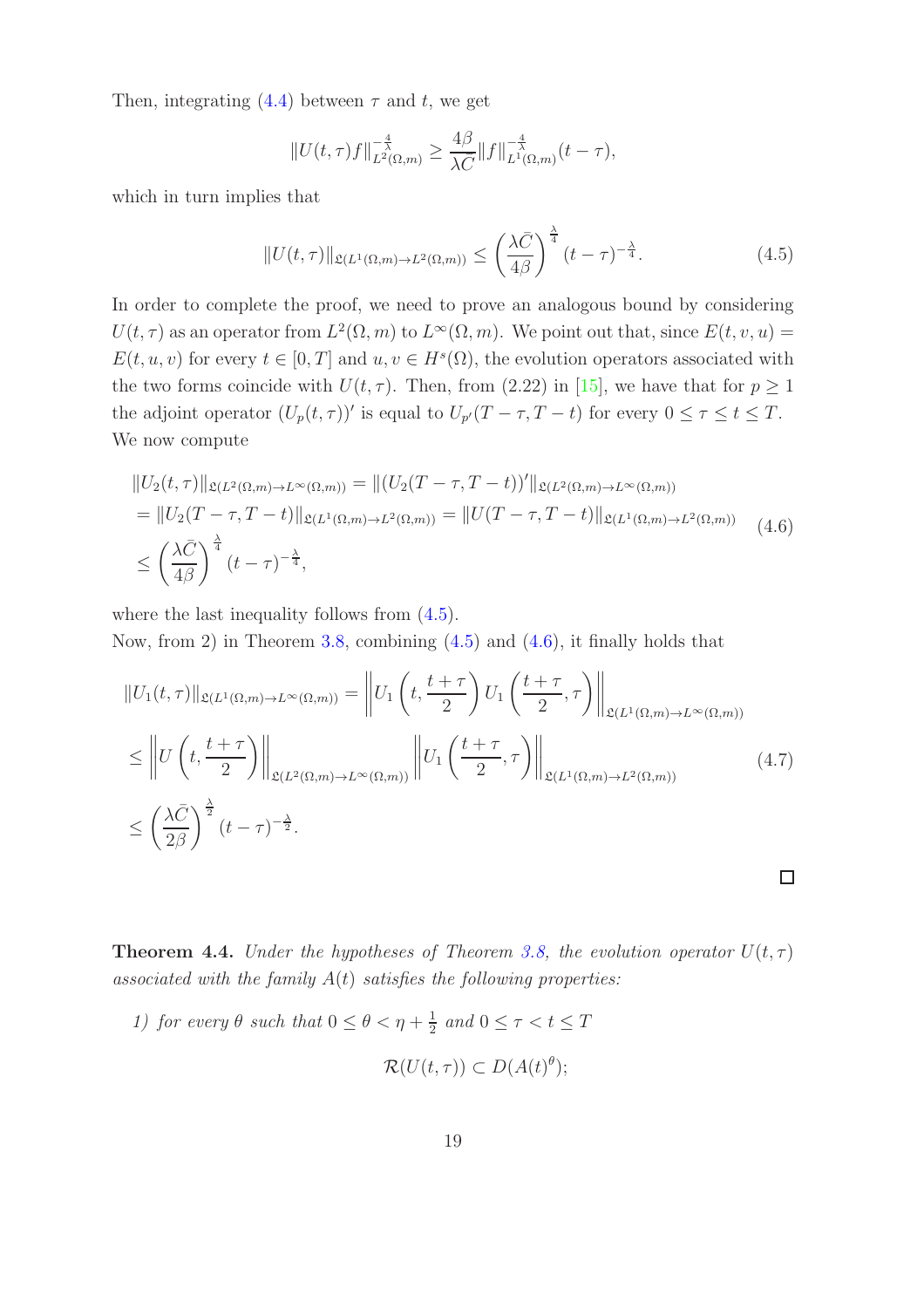2) for  $0 \leq \tau < t \leq T$  $||A(t)^{\theta}U(t,\tau)||_{\mathfrak{L}(L^2(\Omega,m))} \leq C_{\theta}(t-\tau)^{-\theta};$ 3) for  $0 < \xi < \gamma < \eta + \frac{1}{2}$ 2

$$
||A(t)^{\gamma}U(t,\tau)A(\tau)^{-\xi}||_{\mathfrak{L}(L^{2}(\Omega,m))} \leq C_{\gamma}(t-\tau)^{\xi-\gamma};
$$

4) for  $\tau > 0$  and  $0 < \xi < 1$ 

$$
\left\| [U(t+\tau,t) - U(t,t)]A(t)^{-\xi} \right\|_{\mathfrak{L}(L^2(\Omega,m))} \leq C\tau^{\xi}.
$$

Proof. For the proof of properties 1) to 3) we refer to Section 8.1 in [\[48\]](#page-29-9). We prove 4). From Theorem [3.8,](#page-15-0) for every  $\epsilon > 0$  we have

$$
\begin{split}\n&\left\| [U(t+\tau,t)-U(t+\epsilon,t)]A(t)^{-\xi} \right\|_{\mathfrak{L}(L^{2}(\Omega,m))} = \left\| \int_{t+\epsilon}^{t+\tau} \frac{\partial U(\sigma,t)}{\partial \sigma} A(t)^{-\xi} d\sigma \right\|_{\mathfrak{L}(L^{2}(\Omega,m))} \\
&= \left\| \int_{t+\epsilon}^{t+\tau} A(\sigma)U(\sigma,t)A(t)^{-\xi} d\sigma \right\|_{\mathfrak{L}(L^{2}(\Omega,m))} \leq \int_{t+\epsilon}^{t+\tau} \| A(\sigma)U(\sigma,t)A(t)^{-\xi} \|_{\mathfrak{L}(L^{2}(\Omega,m))} d\sigma \\
&\leq C \int_{t+\epsilon}^{t+\tau} |\sigma-t|^{\xi-1} d\sigma = \frac{C}{\xi} (\tau^{\xi}-\epsilon^{\xi}),\n\end{split}
$$

where the last inequality follows by point 3). The conclusion then follows by passing to the limit as  $\epsilon \to 0^+$  and taking into account that  $U(t, \tau)$  is strongly continuous.  $\Box$ 

Remark 4.5. The above properties still hold for the family of evolution operators extended to  $L^p(\Omega, m)$ .

### <span id="page-19-0"></span>5 The semilinear problem

We recall the properties of the abstract non-homogeneous Cauchy problem

<span id="page-19-1"></span>
$$
\begin{cases} \frac{\partial u(t)}{\partial t} = A(t)u(t) + f(t) & \text{for } t \in (0, T], \\ u(0) = \phi, \end{cases}
$$
 (5.1)

where  $A(t)$  satisfies Theorem [3.7,](#page-14-2)  $\phi \in L^2(\Omega, m)$  and  $f \in C^{0,\vartheta}([0, T], L^2(\Omega, m))$ .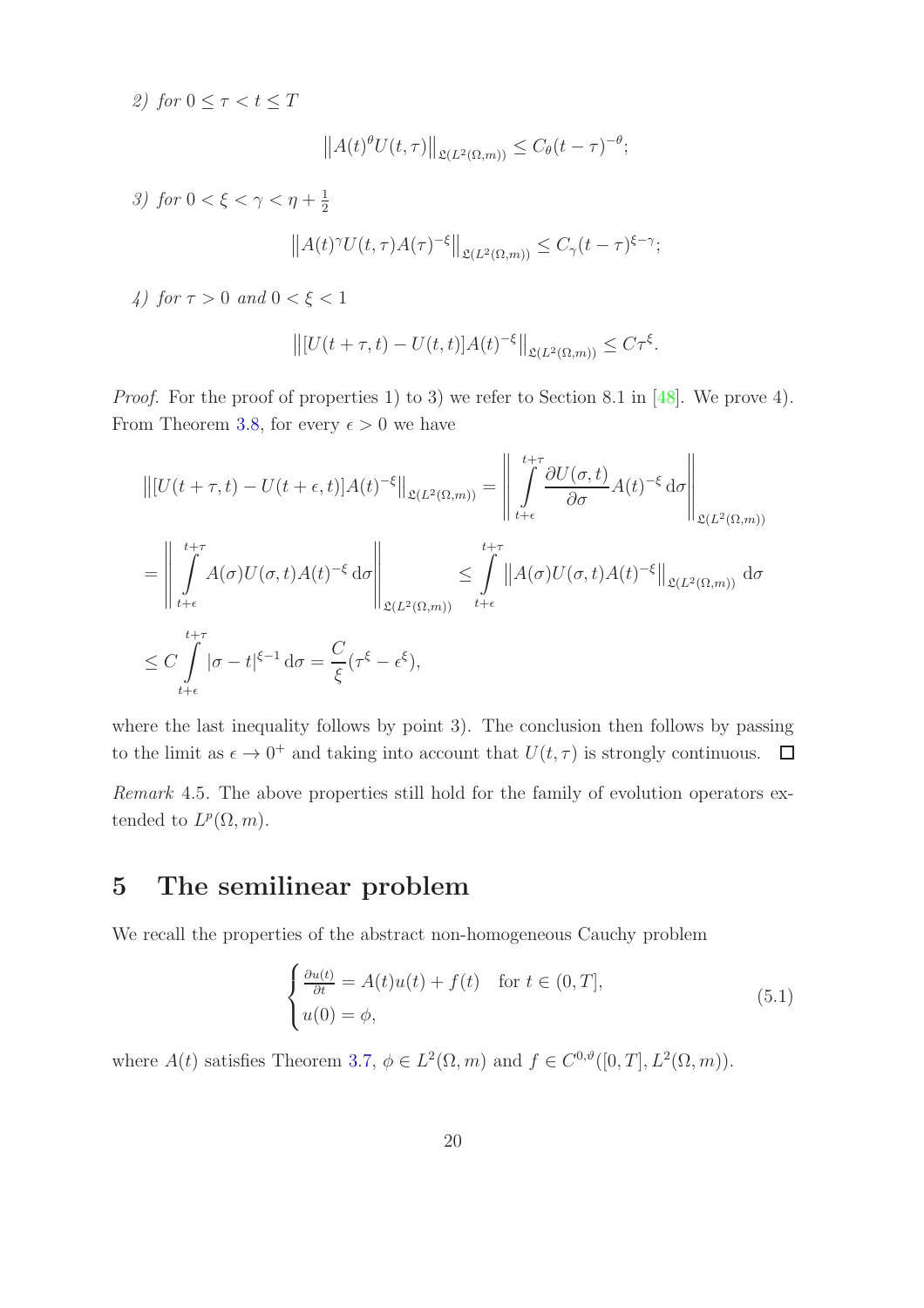<span id="page-20-3"></span>**Theorem 5.1.** For every  $\phi \in L^2(\Omega, m)$  and  $f \in C^{0,\vartheta}([0,T], L^2(\Omega, m))$  there exists a unique  $u(t) \in C([0,T]; L^2(\Omega,m)) \cap C^1((0,T]; L^2(\Omega,m)),$  with  $A(t)u \in$  $C((0,T];L^2(\Omega,m))$ , which satisfies [\(5.1\)](#page-19-1). Moreover, for  $0 < t \leq T$ , it holds that

$$
||u(t)||_{L^{2}(\Omega,m)}+t||\frac{\partial u(t)}{\partial t}||_{L^{2}(\Omega,m)}+t||A(t)u(t)||_{L^{2}(\Omega,m)} \leq C(||\phi||_{L^{2}(\Omega,m)}+||f||_{C^{0,\vartheta}([0,T],L^{2}(\Omega,m))}),
$$

where  $C$  is a positive constant depending on the constant in  $(3.12)$ . Finally,

$$
u(t) = U(t,0)\phi + \int_{0}^{t} U(t,\sigma) f(\sigma) d\sigma.
$$

For the proof, see Theorem 3.9 in [\[48\]](#page-29-9).

#### 5.1 Local existence

We now consider the abstract semilinear Cauchy problem

<span id="page-20-1"></span>
$$
(P)\begin{cases} \frac{\partial u(t)}{\partial t} = A(t)u(t) + J(u(t)) & \text{for } t \in [0, T],\\ u(0) = \phi, \end{cases}
$$
(5.2)

where  $A(t)$ :  $D(A(t)) \subset L^2(\Omega, m) \to L^2(\Omega, m)$  is the family of operators associated to the energy form  $E[t, u]$  introduced in [\(3.4\)](#page-11-1) and  $\phi$  is a given function in  $L^2(\Omega, m)$ . We assume that for every  $t \in [0, T]$  J is a mapping from  $L^{2p}(\Omega, m)$  to  $L^{2}(\Omega, m)$  for  $p > 1$ which is locally Lipschitz, i.e. it is Lipschitz on bounded sets in  $L^{2p}(\Omega, m)$ :

<span id="page-20-0"></span>
$$
||J(u) - J(v)||_{L^{2}(\Omega, m)} \leq l(r)||u - v||_{L^{2p}(\Omega, m)}
$$
\n(5.3)

whenever  $||u||_{L^{2p}(\Omega,m)} \leq r$ ,  $||v||_{L^{2p}(\Omega,m)} \leq r$ , where  $l(r)$  denotes the Lipschitz constant of J. We also assume that  $J(0) = 0$ . This assumption is not necessary in all that follows, but it simplifies the calculations (see [\[46\]](#page-29-10)).

In order to prove the local existence theorem, we make the following assumption on the growth of  $l(r)$  when  $r \to +\infty$ :

<span id="page-20-2"></span>let 
$$
a := \frac{\lambda}{4} \left( 1 - \frac{1}{p} \right)
$$
; there exists  $0 < b < a : l(r) = \mathcal{O}(r^{\frac{1-a}{b}}), r \to +\infty$ , (5.4)

where  $\lambda$  is defined in Proposition [1.9.](#page-6-1) We note that  $0 < a < 1$  for  $N - 2s \leq \frac{d}{2}$  $\frac{d}{2}$  and  $p > 1$ .

Let  $p > 1$ . Following the approach in Theorem 2 in [\[46\]](#page-29-10) and adapting the proof of Theorem 5.1 in [\[33\]](#page-28-1), we have the following result.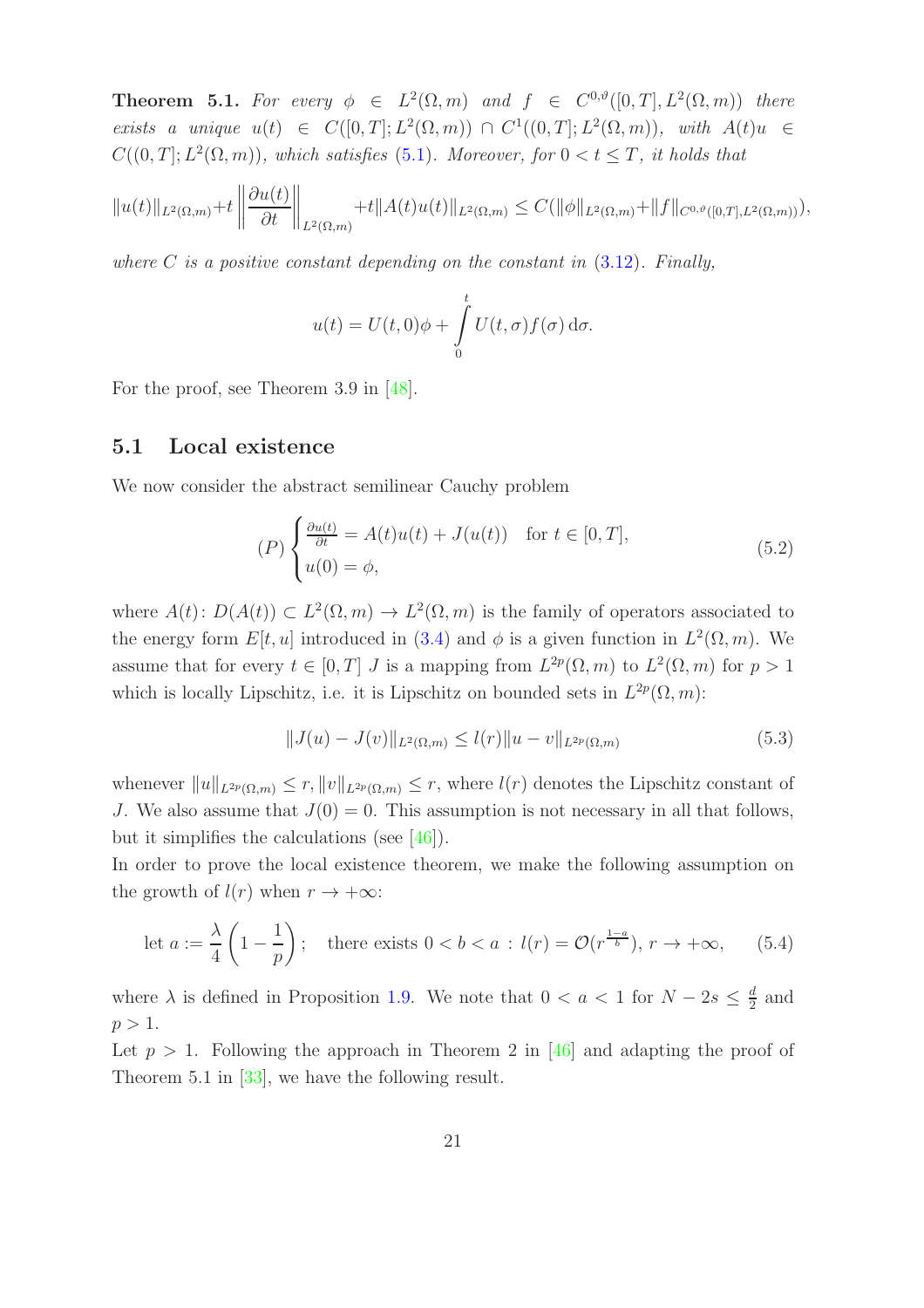<span id="page-21-0"></span>**Theorem 5.2.** Let condition [\(5.4\)](#page-20-2) hold. Let  $\kappa > 0$  be sufficiently small,  $\phi \in L^2(\Omega, m)$ and

$$
\limsup_{t \to 0^+} ||t^b U(t, 0)\phi||_{L^{2p}(\Omega, m)} < \kappa. \tag{5.5}
$$

Then there exists a  $\overline{T} > 0$  and a unique mild solution

$$
u \in C([0,\overline{T}], L^2(\Omega,m)) \cap C((0,\overline{T}], L^{2p}(\Omega,m)),
$$

with  $u(0) = \phi$  and  $||t^b u(t)||_{L^{2p}(\Omega,m)} < 2\kappa$ , satisfying for every  $t \in [0, \overline{T}]$ :

<span id="page-21-1"></span>
$$
u(t) = U(t,0)\phi + \int_{0}^{t} U(t,\tau)J(u(\tau)) d\tau,
$$
\n(5.6)

with the integral being both an  $L^2$ -valued and an  $L^{2p}$ -valued Bochner integral.

Proof. The proof is based on a contraction mapping argument on suitable spaces of continuous functions with values in Banach spaces. We adapt the proof of Theorem 5.1 in [\[33\]](#page-28-1) to this functional setting; for the reader's convenience, we sketch it. Let  $Y$  be the complete metric space defined as follows:

$$
Y = \{ u \in C([0,\overline{T}], L^2(\Omega,m)) \cap C((0,\overline{T}], L^{2p}(\Omega,m)) : u(0) = \phi,
$$
  

$$
||t^b u(t)||_{L^{2p}(\Omega,m)} < 2\kappa \text{ for every } t \in [0,\overline{T}] \},
$$
\n
$$
(5.7)
$$

equipped with the metric

$$
d(u, v) = \max \left\{ ||u - v||_{C([0,\overline{T}], L^2(\Omega,m))}, \sup_{(0,\overline{T}]} t^b ||u(t) - v(t)||_{L^{2p}(\Omega,m)} \right\}.
$$

For  $w \in Y$ , let  $\mathcal{F}w(t) = U(t,0)\phi + \int_0^t U(t,\tau)J(w(\tau)) d\tau$ . Then obviously  $\mathcal{F}w(0) = \phi$ and, by using arguments similar to those used in [\[45,](#page-29-11) proof of Lemma 2.1], we can prove that, for  $w \in Y$ ,  $\mathcal{F}w \in C([0,\overline{T}], L^2(\Omega,m)) \cap C((0,\overline{T}], L^{2p}(\Omega,m))$ . Then, by proceeding as in the proof of Theorem 5.1 of [\[33\]](#page-28-1), we prove that

$$
\limsup_{t \to 0^+} ||t^b \mathcal{F} w(t)||_{L^{2p}(\Omega, m)} < 2\kappa \quad \text{for every } t \in [0, \overline{T}].\tag{5.8}
$$

Hence,  $\mathcal{F} \colon Y \to Y$  and, by choosing suitably  $\overline{T}$  and  $\kappa$ , we prove that it is a contraction.  $\Box$ 

Remark 5.3. If  $J(u) = |u|^{p-1}u$ , then  $l(r) = \mathcal{O}(r^{p-1})$  when  $r \to +\infty$ . Thus condition  $(5.4)$  is satisfied for  $b = \frac{1}{p-1} - \frac{\lambda}{4p}$  $\frac{\lambda}{4p}$  with  $p > 1 + \frac{4}{\lambda}$ .

We recall that, from Theorem [4.4,](#page-18-2) we have that  $\mathcal{R}(U(t,\tau)) \subset D(A(t))$  for every  $0 <$  $\tau \leq t$  and we can prove that the following regularity result holds (see also [\[33,](#page-28-1) Theorem 5.3]).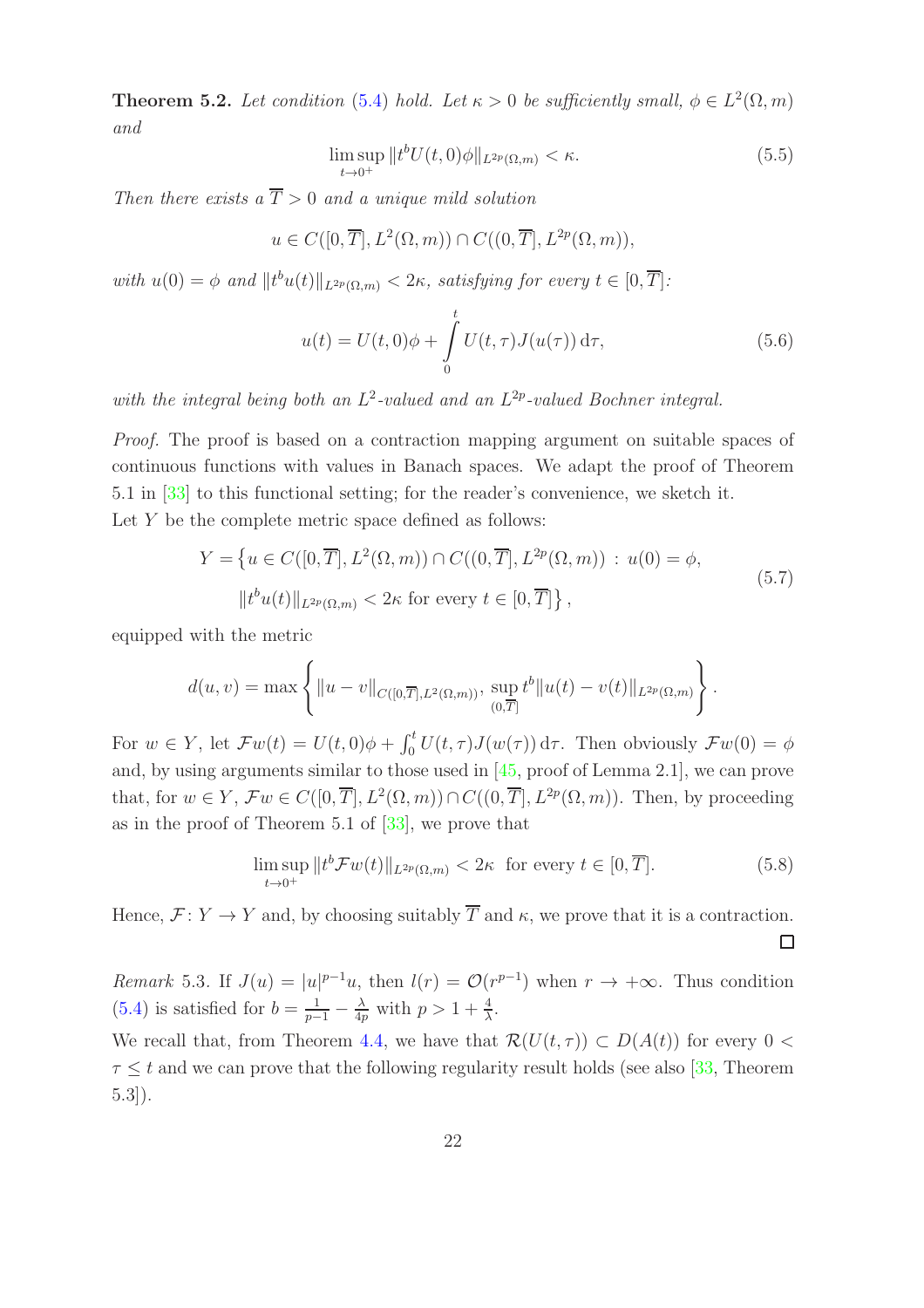<span id="page-22-0"></span>Theorem 5.4. Let the assumptions of Theorem [5.2](#page-21-0) hold.

- a) Let also condition  $(5.4)$  hold. Then, the solution  $u(t)$  can be continuously extended to a maximal interval  $(0, T_{\phi})$  as a solution of  $(5.6)$ , until  $||u(t)||_{L^{2p}(\Omega,m)} < \infty$ ;
- b) it holds that

$$
u \in C([0, T_{\phi}), L^{2}(\Omega, m)) \cap C((0, T_{\phi}), L^{2p}(\Omega, m)) \cap C^{1}((0, T_{\phi}), L^{2}(\Omega, m)),
$$
  

$$
Au(t) \in C((0, T_{\phi}); L^{2}(\Omega, m))
$$

and it satisfies

$$
\frac{\partial u(t)}{\partial t} = A(t)u(t) + J(u(t)) \quad \text{for every } t \in (0, T_{\phi})
$$

and  $u(0) = \phi$  (that is, it is a classical solution).

Proof. For the proof of condition a), we follow [\[46,](#page-29-10) Theorem 2]. From the proof of Theorem [5.2,](#page-21-0) it turns out that the minimum existence time for the solution to the integral equation is as long as  $||t^bU(t, \tau)\phi||_{L^{2p}(\Omega,m)} \leq \kappa$  (see also Corollary 2.1. in [\[46\]](#page-29-10)). To prove that the mild solution is classical, we use the classical regularity results for linear equations (see Theorem [5.1\)](#page-20-3) by proving that  $J(u) \in C^{0,\vartheta}((0,T], L^2(\Omega,m))$  for any fixed  $T < T_{\phi}$ .

Taking into account the local Lipschitz continuity of  $J(u)$ , it is enough to show that  $u(t)$  is Hölder continuous from  $(\epsilon, T)$  into  $L^{2p}(\Omega, m)$  for every  $\epsilon > 0$ . Let  $\psi = u(\epsilon)$  and we set  $w(t) = U(t,0)\psi + \int_0^t U(t,\tau)J(w(\tau)) d\tau$ . If we prove that

$$
w(t) \in C^0([0,T]; L^{2p}(\Omega,m)) \cap C^1([0,T]), L^2(\Omega,m))
$$

and

$$
A(t)w \in C([0,T]; L^2(\Omega,m)),
$$

then, as  $u(t+\epsilon) = w(t)$  due to the uniqueness of the solution of [\(5.6\)](#page-21-1), we deduce that

$$
u(t) \in C^{1}([\epsilon, T + \epsilon); L^{2}(\Omega, m)) \cap C([\epsilon, T + \epsilon), L^{2p}(\Omega, m))
$$

and

$$
A(t)u(t) \in C([\epsilon, T + \epsilon); L^2(\Omega, m))
$$

for every  $\epsilon > 0$ , hence  $u(t)$  is a classical solution (see claim b)). Let  $\sup_{t\in(0,T)} \|w\|_{L^{2p}(\Omega,m)} \leq r$ . Since  $U(t,0)$  is differentiable in  $(\epsilon,T)$ , then it is Hölder continuous for any exponent  $\gamma \in (0,1)$ . We now prove that

$$
v(t) = \int_{0}^{t} U(t, \tau) J(w(\tau)) d\tau
$$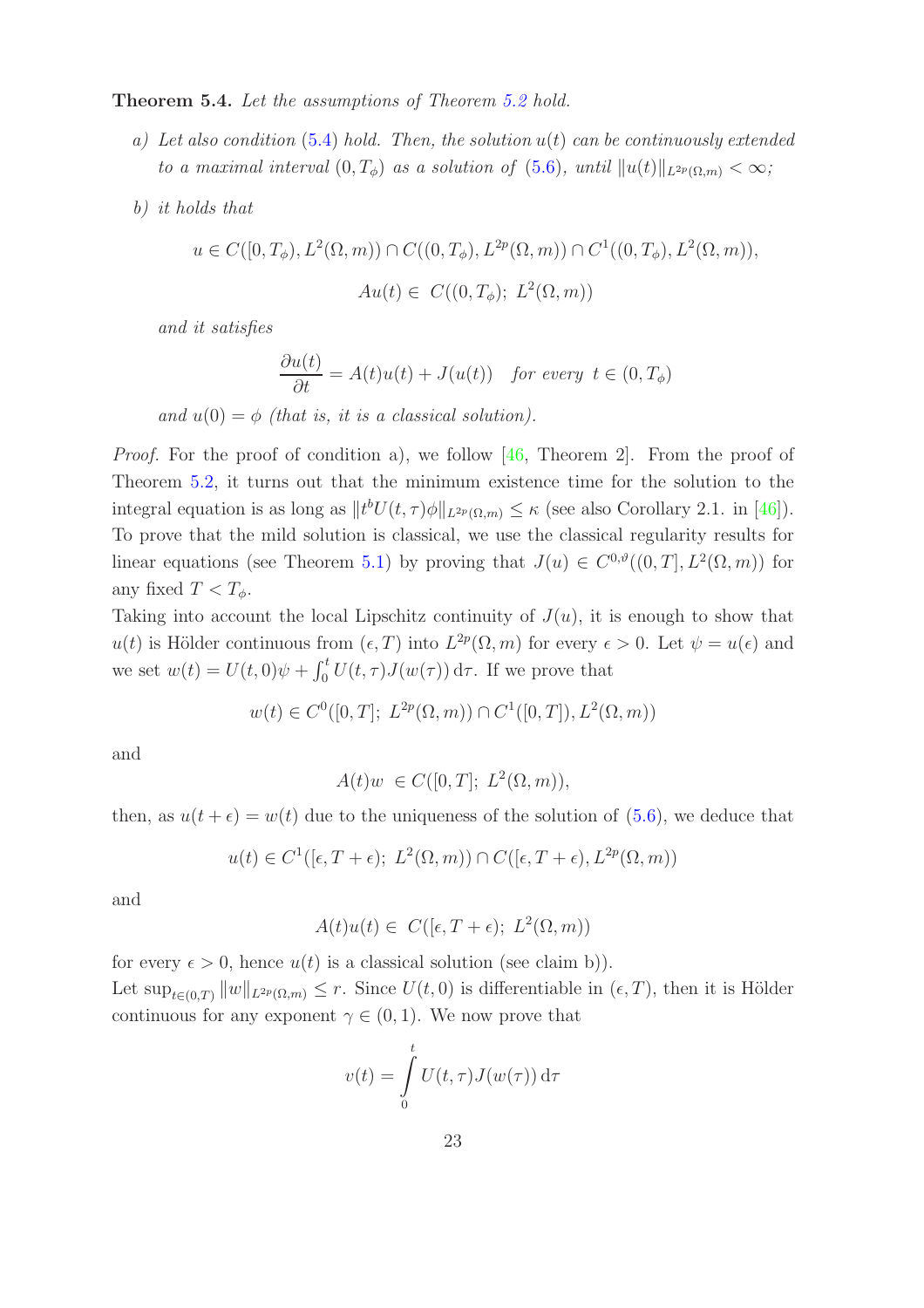is Hölder continuous too. Let  $0\leq t\leq t+\sigma\leq T;$  then

$$
v(t+\sigma) - v(t) = \int_{0}^{t+\sigma} U(t+\sigma,\tau)J(w(\tau)) d\tau - \int_{0}^{t} U(t,\tau)J(w(\tau)) d\tau
$$
  
= 
$$
\int_{0}^{t} (U(t+\sigma,\tau) - U(t,\tau))J(w(\tau)) d\tau + \int_{t}^{t+\sigma} U(t+\sigma,\tau)J(w(\tau)) d\tau =: v_1(t) + v_2(t).
$$

For the function  $v_1,$  for  $0<\gamma<1$  it holds that

$$
||v_1(t)||_{L^{2p}(\Omega,m)} \leq \int_0^t ||(U(t+\sigma,t)U(t,\tau)-U(t,\tau))J(w(\tau))||_{L^{2p}(\Omega,m)} d\tau
$$
  
\n
$$
= \int_0^t ||(U(t+\sigma,t)-\text{Id})A(t)^{-\gamma}A(t)^{\gamma}U(t,\tau)J(w(\tau))||_{L^{2p}(\Omega,m)} d\tau
$$
  
\n
$$
= \int_0^t \left\| \int_t^{t+\sigma} A(\xi)U(\xi,t)A(t)^{-\gamma}d\xi \right\} A(t)^{\gamma}U(t,\tau)J(w(\tau)) \right\|_{L^{2p}(\Omega,m)} d\tau
$$
  
\n
$$
\leq \int_0^t \left( \int_t^{t+\sigma} ||A(\xi)U(\xi,t)A(t)^{-\gamma}||_{\mathfrak{L}(L^{2p}(\Omega,m))} d\xi \right) ||A(t)^{\gamma}U\left(t,\frac{\tau+t}{2}\right)U\left(\frac{\tau+t}{2},\tau\right)J(w(\tau))||_{L^{2p}(\Omega,m)} d\tau.
$$

We now point out, from the ultracontractivity of  $U(t, \tau)$  and Riesz-Thorin theorem, it holds that

<span id="page-23-0"></span>
$$
||U(t,\tau)||_{\mathfrak{L}(L^2(\Omega,m)\to L^{2p}(\Omega,m))}\leq C\left((t-\tau)^{-\frac{\lambda}{4}}\right)^{1-\frac{1}{p}},\qquad(5.9)
$$

where we recall that  $\lambda = \frac{2d}{d-N}$ .  $\frac{2d}{d-N+2s}$  and C is a positive constant depending on N, s, d, p and  $\Omega$ .

Then, taking into account [\(5.9\)](#page-23-0) and points 2) and 3) of Theorem [4.4,](#page-18-2) we have

$$
||v_1(t)||_{L^{2p}(\Omega,m)} \leq C \int_0^t \left( \int_t^{t+\sigma} |\xi - t|^{\gamma - 1} d\xi \right) \left\| A^{\gamma}(t) U\left(t, \frac{\tau + t}{2}\right) \right\|_{\mathfrak{L}(L^{2p}(\Omega,m))}.
$$
  

$$
\cdot \left\| U\left(\frac{\tau + t}{2}, \tau\right) J(w(\tau)) \right\|_{L^{2p}(\Omega,m)} d\tau \leq \tilde{C} \int_0^t \frac{\sigma^{\gamma}}{\gamma} \left(\frac{t - \tau}{2}\right)^{-\gamma} \left(\frac{t - \tau}{2}\right)^{-\frac{\lambda}{4}\left(1 - \frac{1}{p}\right)} ||J(w(\tau))||_{L^2(\Omega,m)} d\tau
$$
  

$$
\leq \tilde{C} \int_0^t \frac{\sigma^{\gamma}}{\gamma} \left(\frac{t - \tau}{2}\right)^{-\gamma} \left(\frac{t - \tau}{2}\right)^{-a} l(r) r d\tau,
$$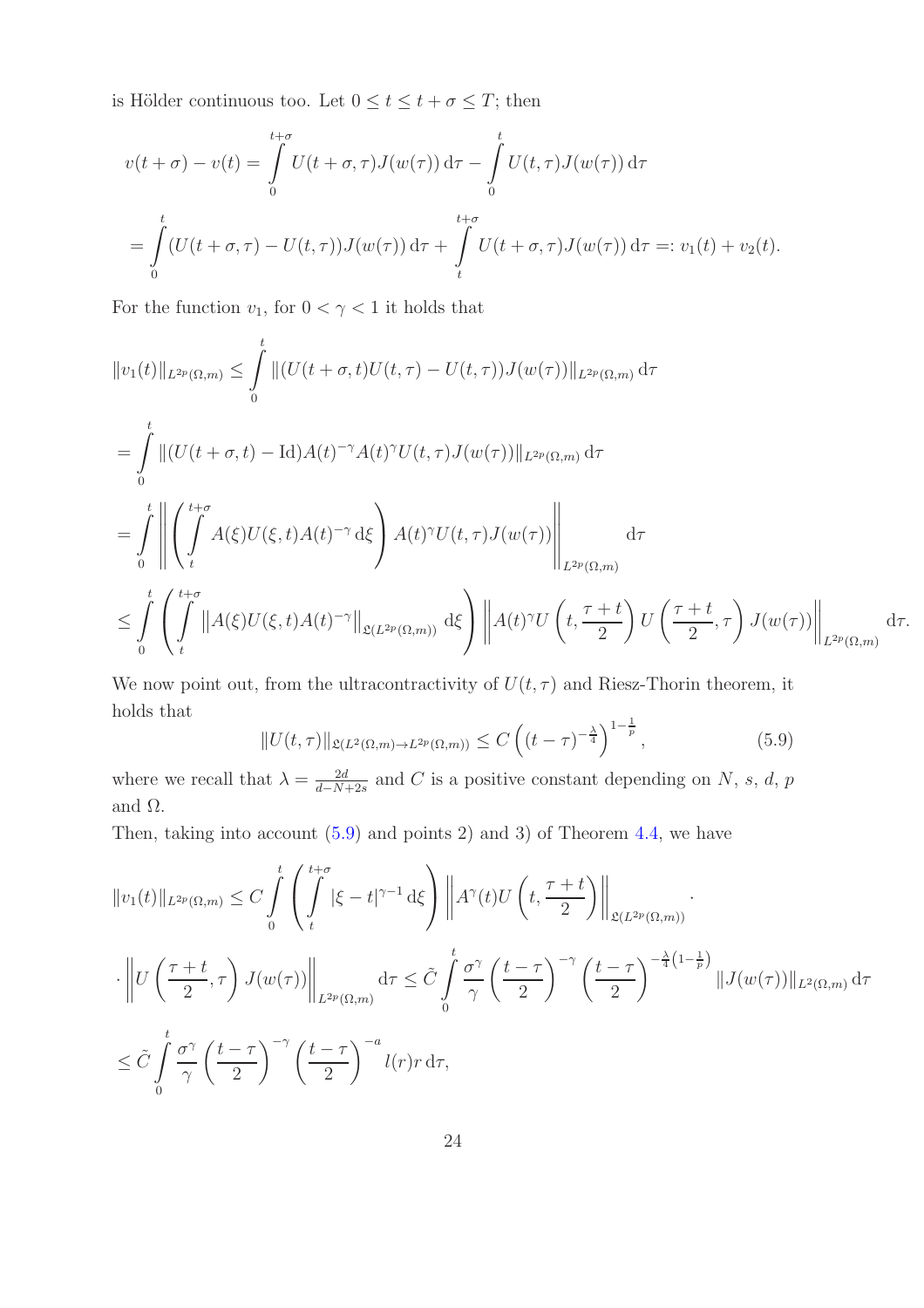where  $\tilde{C}$  is a positive constant depending on the constant in [\(5.9\)](#page-23-0) and  $\gamma$ . If we choose  $\gamma < 1-a$ , we obtain  $||v_1(t)||_{L^{2p}(\Omega,m)} \leq C\sigma^{\gamma}$ , for a suitable positive constant C depending also on  $T$  and  $r$ .

As to the function  $v_2$ , using again [\(5.9\)](#page-23-0) we have

$$
||v_2(t)||_{L^{2p}(\Omega,m)} \le \int_t^{t+\sigma} ||U(t+\sigma,\tau)J(w(\tau))||_{L^{2p}(\Omega,m)} d\tau
$$
  
= 
$$
\int_t^{t+\sigma} ||U(t+\sigma,\tau)||_{\mathfrak{L}(L^2(\Omega,m)\to L^{2p}(\Omega,m))} ||J(w(\tau))||_{L^2(\Omega,m)} d\tau \le \tilde{C} \frac{\sigma^{1-a}}{1-a} l(r)r \le C\sigma^{1-a},
$$

for a suitable positive constant C depending on the constant in  $(5.9)$ , r and a. Therefore, if  $\gamma < 1 - a$ ,  $v(t)$  is Hölder continuous on [0, T] with exponent  $\gamma$ .  $\Box$ 

#### 5.2 Global existence

We now give a sufficient condition on the initial datum for obtaining a global solution, by adapting Theorem 3 (b) in [\[47\]](#page-29-12).

**Theorem 5.5.** Let condition [\(5.4\)](#page-20-2) hold. Let  $q := \frac{2\lambda p}{\lambda + 4pb}$ ,  $\phi \in L^q(\Omega, m)$  and  $\|\phi\|_{L^q(\Omega, m)}$ be sufficiently small. Then, there exists  $u \in C([0,\infty), L^q(\Omega,m))$  which is a global solution of  $(5.6)$ .

*Proof.* Since  $q < 2p$ , as in [\(5.9\)](#page-23-0) from the ultracontractivity of  $U(t, \tau)$  and Riesz-Thorin theorem it follows that  $U(t, \tau)$  is a bounded operator from  $L^q(\Omega, m)$  to  $L^{2p}(\Omega, m)$  with

$$
||U(t,\tau)||_{\mathfrak{L}(L^{q}(\Omega,m)\to L^{2p}(\Omega,m))}\leq M(t-\tau)^{-\frac{\lambda}{2}\left(\frac{1}{q}-\frac{1}{2p}\right)}\equiv M(t-\tau)^{-b},
$$

where M is a positive constant depending N, s, d, p, b and  $\Omega$ . Hence, we have that

$$
||t^b U(t,0)\phi||_{L^{2p}(\Omega,m)} \leq M ||\phi||_{L^q(\Omega,m)};
$$

by choosing  $\|\phi\|_{L^q(\Omega,m)}$  sufficiently small, from Theorem [5.2](#page-21-0) we have that there exists a local solution of  $(5.6)$   $u \in C([0, T], L<sup>q</sup>(\Omega, m))$ . Furthermore, from Theorem [5.2](#page-21-0) we also have that  $u \in C((0,T], L^{2p}(\Omega,m))$  and  $||t^bu(t)||_{L^{2p}(\Omega,m)} \leq 2M ||\phi||_{L^q(\Omega,m)}$ .

From Theorem [5.4](#page-22-0) a), if we prove that  $||u(t)||_{L^{2p}(\Omega,m)}$  is bounded for every  $t > 0$ , then  $u(t)$  is a global solution. We will prove that  $||t^b u(t)||_{L^{2p}(\Omega,m)}$  is bounded for every  $t > 0$ , and we will use the notations of the proof of Theorem [5.2.](#page-21-0)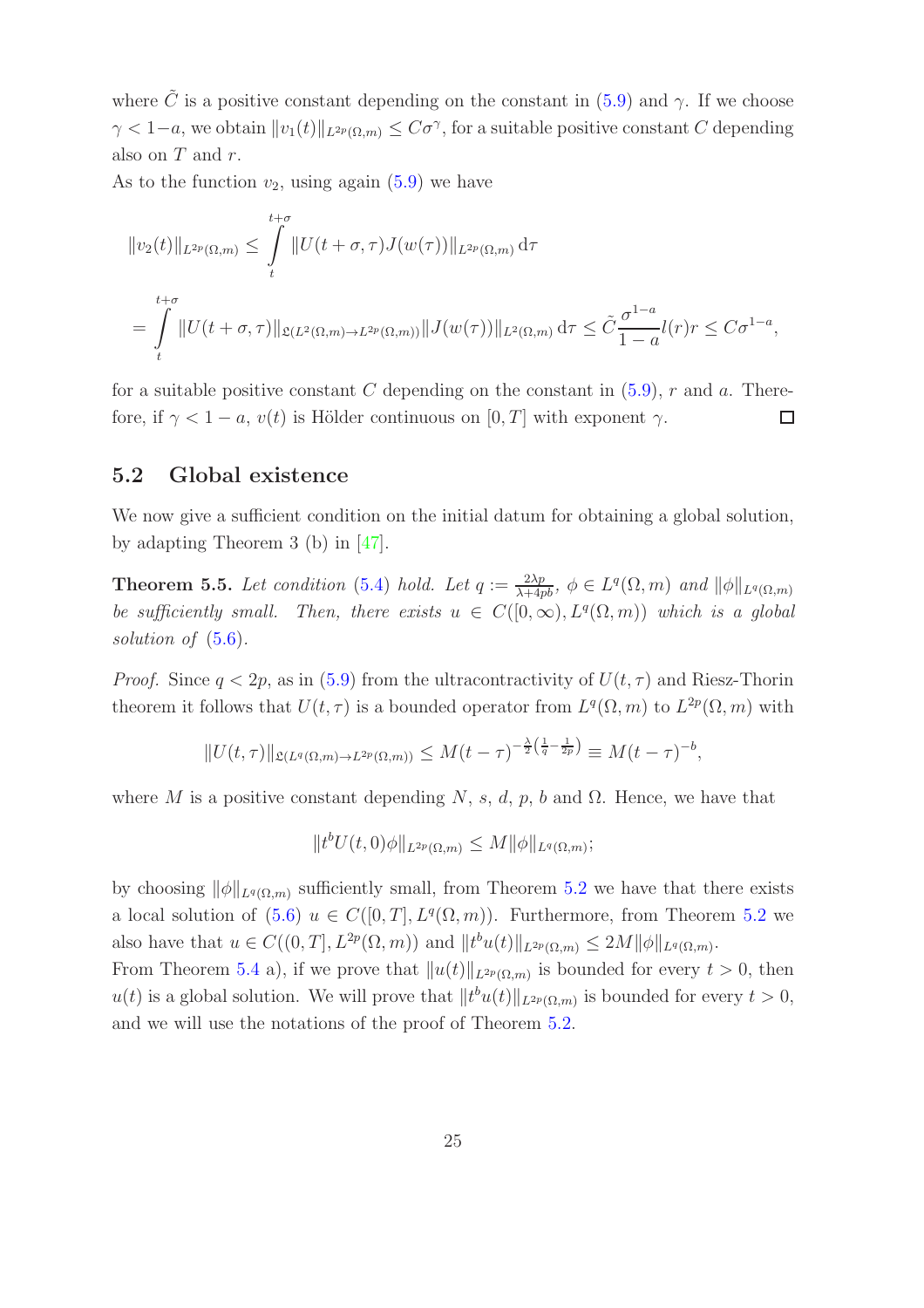We choose  $\Lambda > 0$  such that  $l(r) \leq \Lambda r^{\frac{1-a}{b}}$  for  $r \geq 1$ . Then

$$
||t^{b}u(t)||_{L^{2p}(\Omega,m)} \leq M ||\phi||_{L^{q}(\Omega,m)} + t^{b} \int_{0}^{t} ||U(t,\tau)||_{\mathfrak{L}(L^{2}(\Omega,m)\to L^{2p}(\Omega,m))} ||J(u(\tau))||_{L^{2}(\Omega,m)} d\tau
$$
  

$$
\leq M ||\phi||_{L^{q}(\Omega,m)} + M\Lambda \left(2M ||\phi||_{L^{q}(\Omega,m)}\right)^{\frac{1-a}{b}} t^{b} \int_{0}^{t} (t-\tau)^{-a} \tau^{a-1-b} ||\tau^{b}u(\tau)||_{L^{2p}(\Omega,m)} d\tau
$$
  

$$
\leq M ||\phi||_{L^{q}(\Omega,m)} + M\Lambda \left(2M ||\phi||_{L^{q}(\Omega,m)}\right)^{\frac{1-a}{b}} \sup_{t\in[0,T]} ||t^{b}u(t)||_{L^{2p}(\Omega,m)} \int_{0}^{1} (1-\tau)^{-a} \tau^{a-1-b} d\tau.
$$

We point out that the integral on the right-hand side of the above inequality is finite. Let now  $f(T) = \sup_{t \in [0,T]} ||t^b u(t)||_{L^{2p}(\Omega,m)}$ . Then  $f(T)$  is a continuous non-decreasing function with  $f(0) = 0$  which satisfies

$$
f(T) \leq M \|\phi\|_{L^q(\Omega,m)} + \left(2M \|\phi\|_{L^q(\Omega,m)}\right)^{\frac{1-a}{b}} \Lambda BMf(T),
$$

where  $B := \int_0^1 (1-\tau)^{-a} \tau^{a-1-b} d\tau > 0$ . If  $M ||\phi||_{L^q(\Omega,m)} \leq \epsilon$  and  $2^{\frac{1-a+b}{b}} \Lambda B M \epsilon^{\frac{1-a}{b}} < 1$ , then  $f(T)$  can never be equal to  $2\epsilon$ . If it did, we would have  $2\epsilon \leq \epsilon + (2\epsilon)^{\frac{1-a+b}{b}}\Lambda BM$ , i.e.  $\epsilon \leq (2\epsilon)^{\frac{1-a+b}{b}} \Lambda BM$ , which is false if  $\epsilon > 0$  is small enough.

This proves that, for  $\|\phi\|_{L^q(\Omega,m)}$  sufficiently small,  $\|t^bu(t)\|_{L^{2p}(\Omega,m)}$  must remain bounded and the claim follows.  $\Box$ 

### 5.3 The strong formulation

We now give a strong formulation of the abstract Cauchy problem  $(P)$  in  $(5.2)$ .

<span id="page-25-0"></span>**Theorem 5.6.** Let  $\alpha$  be as defined in [\(1.2\)](#page-5-0) and  $s \in (0,1)$  be such that  $N - d < 2s < N$ . Let u be the unique solution of problem  $(P)$ . Then, for every fixed  $t \in (0, T]$ , it holds that

$$
\begin{cases}\n\frac{\partial u}{\partial t}(t, x) + \mathcal{B}_{\Omega}^{s,t}u(t, x) = J(u(t, x)) & \text{for a.e. } x \in \Omega, \\
\frac{\partial u}{\partial t} + C_s \mathcal{N}_{2-2s}^K u + bu + \Theta_{\alpha}^t(u) = J(u) & \text{in } (B_{\alpha}^{2,2}(\partial \Omega))', \\
u(0, x) = \phi(x) & \text{in } L^2(\Omega, m).\n\end{cases}
$$
\n(5.10)

*Proof.* For every  $t \in (0, T]$ , we multiply the first equation of problem  $(P)$  by a test function  $\varphi \in \mathcal{D}(\Omega)$  and then we integrate on  $\Omega$ . Then from [\(3.8\)](#page-13-2) we obtain

$$
\int_{\Omega} \frac{\partial u}{\partial t}(t, x) \varphi(x) d\mathcal{L}_N = \int_{\Omega} A(t) u(t, x) \varphi(x) d\mathcal{L}_N + \int_{\Omega} J(u(t, x)) \varphi(x) d\mathcal{L}_N
$$

$$
= -E(t, u, \varphi) + \int_{\Omega} J(u(t, x)) \varphi(x) d\mathcal{L}_N.
$$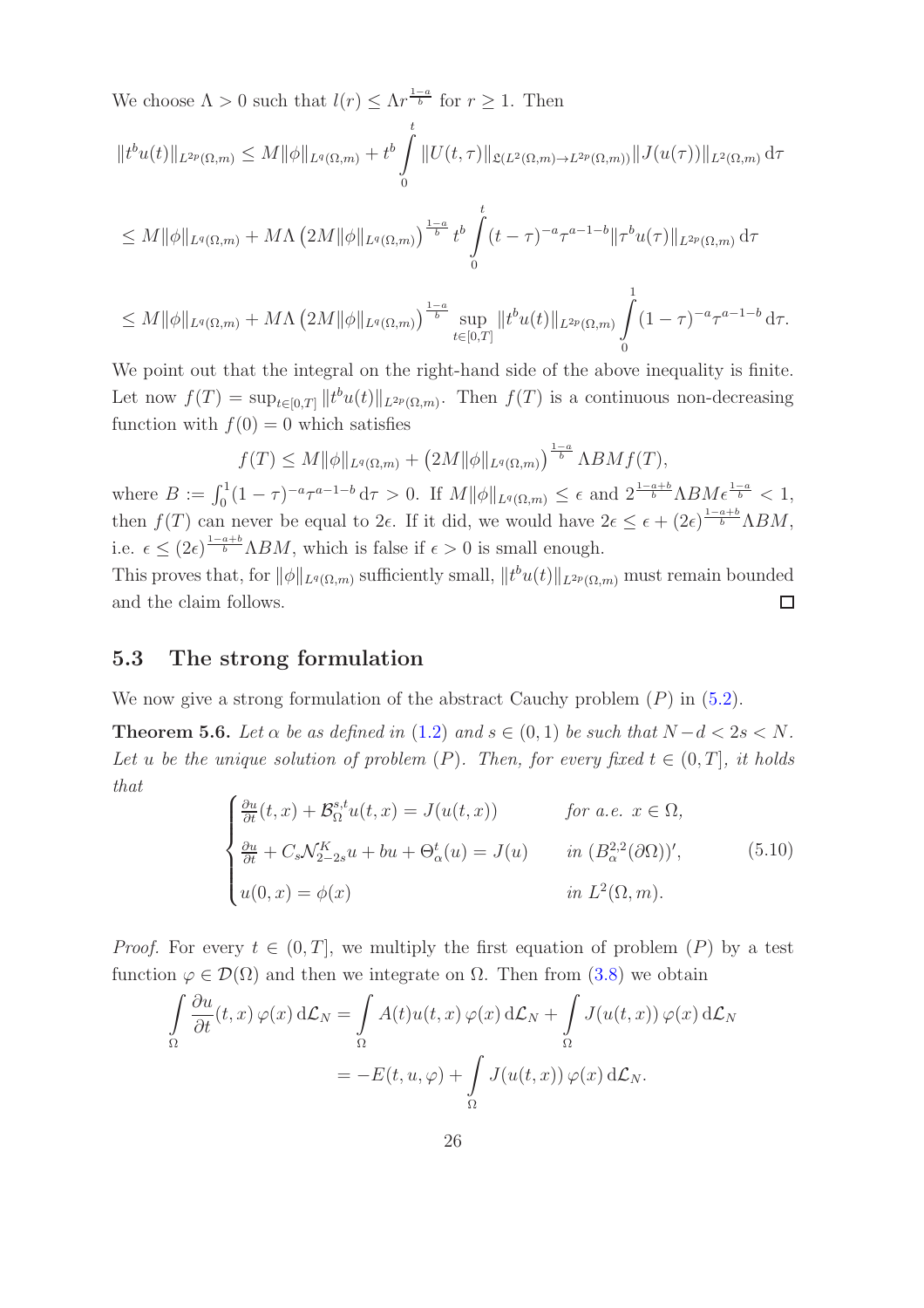Since  $\varphi$  has compact support in  $\Omega$ , after integrating by parts, we get

<span id="page-26-2"></span>
$$
\frac{\partial u}{\partial t} + \mathcal{B}_{\Omega}^{s,t} u = J(u) \quad \text{in } (\mathcal{D}(\Omega))'. \tag{5.11}
$$

By density, equation [\(5.11\)](#page-26-2) holds in  $L^2(\Omega)$ , so it holds for a.e.  $x \in \Omega$ . We remark that, since  $J(u(t, \cdot)) \in L^2(\Omega, m)$ , it also follows that, for each fixed  $t \in (0, T]$ ,  $u \in V(\mathcal{B}_{\Omega}^{s,t})$  $_{\Omega}^{s,t},\Omega).$ Hence, we can apply Green formula [\(2.3\)](#page-9-1).

We now take the scalar product in  $L^2(\Omega, m)$  between the first equation of problem  $(P)$ and  $\varphi \in H^s(\Omega)$ . Hence we get

$$
\left(\frac{\partial u}{\partial t}, \varphi\right)_{L^2(\Omega, m)} = (A(t)u, \varphi)_{L^2(\Omega, m)} + (J(u), \varphi)_{L^2(\Omega, m)}.
$$
\n(5.12)

By using again [\(3.8\)](#page-13-2), we have that

$$
\int_{\Omega} \frac{\partial u}{\partial t}(t, x) \varphi d\mathcal{L}_N + \int_{\partial \Omega} \frac{\partial u}{\partial t}(t, x) \varphi(x) d\mu
$$
\n
$$
= -\frac{C_{N,s}}{2} \iint_{\Omega \times \Omega} K(t, x, y) \frac{(u(t, x) - u(t, y))(\varphi(x) - \varphi(y))}{|x - y|^{N + 2s}} d\mathcal{L}_N(x) d\mathcal{L}_N(y) - \int_{\partial \Omega} b(t, x) u(t, x) \varphi(x) d\mu
$$
\n
$$
- \langle \Theta_{\alpha}^{t}(u), \varphi \rangle + \int_{\Omega} J(u(t, x)) \varphi(x) d\mathcal{L}_N + \int_{\partial \Omega} J(u(t, x)) \varphi(x) d\mu.
$$

Using [\(2.3\)](#page-9-1) and [\(5.11\)](#page-26-2), we obtain for every  $\varphi \in H^{s}(\Omega)$  and for each  $t \in (0, T]$ 

$$
\int_{\partial\Omega} \frac{\partial u}{\partial t}(t,x) \,\varphi(x) \,d\mu = -\left\langle C_s \mathcal{N}_{2-2s}^K u, \varphi \right\rangle - \int_{\partial\Omega} b(t,x) \,u(t,x) \,\varphi(x) \,d\mu - \left\langle \Theta_\alpha^t(u), \varphi \right\rangle + \int_{\partial\Omega} J(u(t,x)) \,\varphi(x) \,d\mu.
$$
\n(5.13)

 $\Box$ 

Hence the boundary condition holds in  $(B^{2,2}_{\alpha}(\partial \Omega))'$ .

Acknowledgements. The authors have been supported by the Gruppo Nazionale per l'Analisi Matematica, la Probabilità e le loro Applicazioni (GNAMPA) of the Istituto Nazionale di Alta Matematica (INdAM).

## <span id="page-26-0"></span>References

- [1] S. Abe, S. Thurner, Anomalous diffusion in view of Einstein's 1905 theory of Brownian motion, Physica A, 356 (2005), pp. 403–407.
- <span id="page-26-1"></span>[2] D. R. Adams, L. I. Hedberg, Function Spaces and Potential Theory, Springer-Verlag, Berlin, 1996.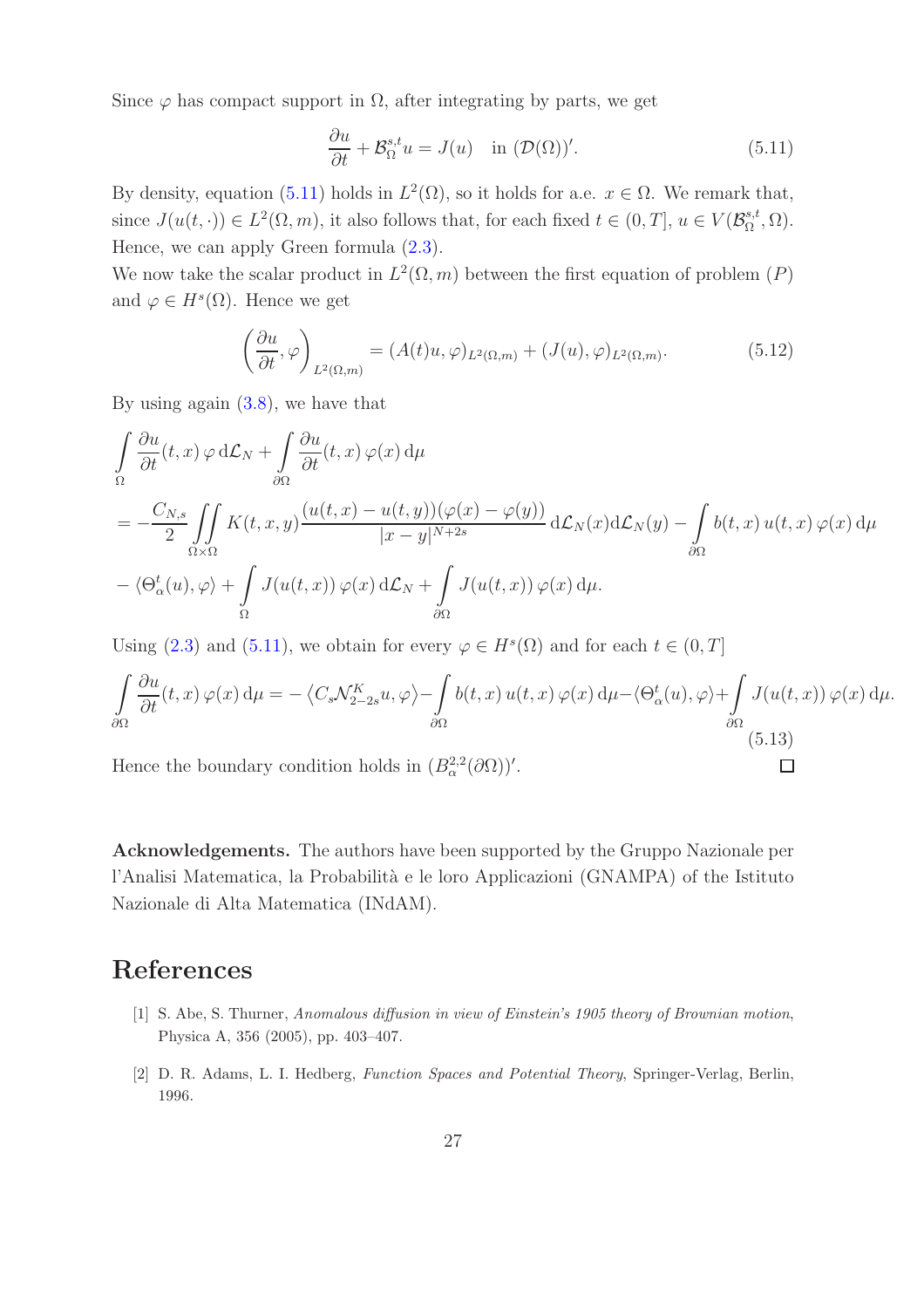- <span id="page-27-15"></span><span id="page-27-0"></span>[3] D. E. Apushkinskaya, A. I. Nazarov, A survey of results on nonlinear Venttsel' problems, Appl. Math., 45 (2000), pp. 69–80.
- <span id="page-27-10"></span>[4] W. Arendt, A. F. M. ter Elst, Gaussian estimates for second order elliptic operators with boundary conditions, J. Operator Theory, 38 (1997), pp. 87–130.
- <span id="page-27-12"></span>[5] K. Bogdan, K. Burdzy, Z.-Q. Chen, Censored stable processes, Probab. Theory Related Fields, 127 (2003), pp. 89–152.
- <span id="page-27-13"></span>[6] F. Brezzi, G. Gilardi, Fundamentals of PDE for Numerical Analysis, in: Finite Element Handbook (H. Kardestuncer, D. H. Norrie eds.), McGraw-Hill Book Co., New York, 1987.
- [7] M. Cefalo, S. Creo, M. R. Lancia, P. Vernole, Nonlocal Venttsel' diffusion in fractal-type domains: regularity results and numerical approximation, Math. Methods Appl. Sci., 42 (2019), pp. 4712–4733.
- <span id="page-27-11"></span><span id="page-27-4"></span>[8] Z.-Q. Chen, T. Kumagai, Heat kernel estimates for stable-like processes on d-sets, Stoch. Process. Appl., 108 (2003), pp. 27–62.
- <span id="page-27-6"></span>[9] S. Creo, Singular p-homogenization for highly conductive fractal layers, Z. Anal. Anwend., 40 (2021), pp. 401–424.
- [10] S. Creo, M. R. Lancia, Fractional  $(s, p)$ -Robin-Venttsel' problems on extension domains, NoDEA Nonlinear Differential Equations Appl., 28 (2021), Paper no. 31, 33 pp. DOI: 10.1007/s00030-021-00692-w
- <span id="page-27-3"></span><span id="page-27-2"></span>[11] S. Creo, M. R. Lancia, A. I. Nazarov, Regularity results for nonlocal evolution Venttsel' problems, Fract. Calc. Appl. Anal., 23 (2020), pp. 1416–1430.
- <span id="page-27-5"></span>[12] S. Creo, M. R. Lancia, P. Vernole, Convergence of fractional diffusion processes in extension domains, J. Evol. Equ., 20 (2020), pp. 109–139.
- <span id="page-27-7"></span>[13] S. Creo, M. R. Lancia, P. Vernole, M-Convergence of p-fractional energies in irregular domains, J. Convex Anal., 28 (2021), pp. 509–534.
- [14] S. Creo, M. R. Lancia, P. Vernole, Transmission problems for the fractional p-Laplacian across fractal interfaces, Discrete Contin. Dyn. Syst. Ser. S, online on March 2022, 24 pp. DOI: 10.3934/dcdss.2022047
- <span id="page-27-9"></span><span id="page-27-8"></span>[15] D. Daners, Heat kernel estimates for operators with boundary conditions, Math. Nachr., 217 (2000), pp. 13–41.
- <span id="page-27-1"></span>[16] E. Di Nezza, G. Palatucci, E. Valdinoci, Hitchhiker's guide to the fractional Sobolev spaces, Bull. Sci. Math., 136 (2012), pp. 521–573.
- [17] A. Favini, G. R. Goldstein, J. A. Goldstein, S. Romanelli, The heat equation with generalized Wentzell boundary condition, J. Evol. Equ., 2 (2002), pp. 1–19.
- <span id="page-27-14"></span>[18] M. Fukushima, Y. Oshima, M. Takeda, Dirichlet Forms and Symmetric Markov Processes, Walter de Gruyter and Co., Berlin, 1994.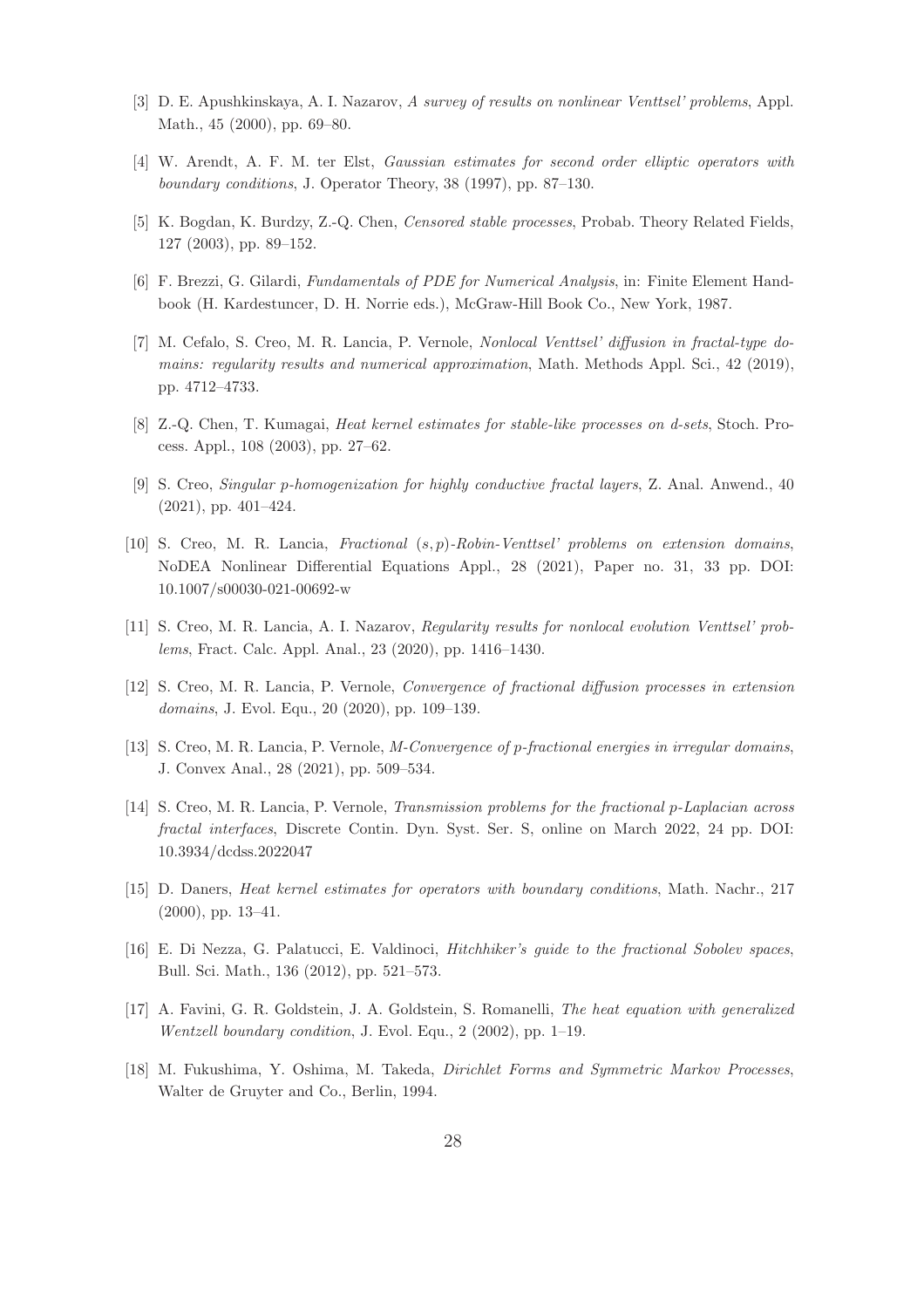- <span id="page-28-9"></span><span id="page-28-0"></span>[19] D. Gilbarg, N. S. Trudinger, Elliptic Partial Differential Equations of Second Order, Second Edition, Springer-Verlag, Berlin, 1983.
- <span id="page-28-4"></span>[20] G. R. Goldstein, Derivation and physical interpretation of general boundary conditions, Adv. Differential Equations, 11 (2006), pp. 457–480.
- <span id="page-28-10"></span>[21] R. Gorenflo, F. Mainardi, A. Vivoli, Continuous-time random walk and parametric subordination in fractional diffusion, Chaos, Solitons, Fractals, 34 (2007), pp. 87–103.
- <span id="page-28-11"></span>[22] Q. Y. Guan, Integration by parts formula for regional fractional Laplacian. Commun. Math. Phys., 266 (2006), pp. 289–329.
- <span id="page-28-12"></span>[23] Q. Y. Guan, Z. M. Ma, Boundary problems for fractional Laplacians, Stoch. Dyn., 5 (2005), pp. 385–424.
- <span id="page-28-3"></span>[24] Q. Y. Guan, Z. M. Ma, Reflected symmetric α-stable processes and regional fractional Laplacian, Probab. Theory Related Fields, 134 (2006), pp. 649–694.
- <span id="page-28-5"></span>[25] M. Jara, Nonequilibrium scaling limit for a tagged particle in the simple exclusion process with long jumps, Comm. Pure Appl. Math., 62 (2009), pp. 198–214.
- <span id="page-28-6"></span>[26] P. W. Jones, Quasiconformal mapping and extendability of functions in Sobolev spaces, Acta Math., 147 (1981), pp. 71–88.
- <span id="page-28-7"></span>[27] A. Jonsson, *Besov spaces on closed subsets of*  $\mathbb{R}^n$ , Trans. Amer. Math. Soc., 341 (1994), pp. 355–370.
- <span id="page-28-8"></span>[28] A. Jonsson, H. Wallin, Function Spaces on Subsets of  $\mathbb{R}^n$ , Part 1, Math. Reports, vol. 2, Harwood Acad. Publ., London, 1984.
- <span id="page-28-14"></span>[29] A. Jonsson, H. Wallin, The dual of Besov spaces on fractals, Studia Math., 112 (1995), pp. 285–300.
- <span id="page-28-15"></span>[30] T. Kato, Perturbation Theory for Linear Operators, II edit., Springer-Verlag, Berlin-New York, 1976.
- <span id="page-28-16"></span>[31] H. Laasri, Regularity properties for evolution families governed by non-autonomous forms, Arch. Math., 111 (2018), pp. 187–201.
- <span id="page-28-1"></span>[32] H. Laasri, D. Mugnolo, Ultracontractivity and Gaussian bounds for evolution families associated with nonautonomous forms, Math. Methods Appl. Sci. 43 (2020), pp. 1409–1436.
- <span id="page-28-13"></span>[33] M. R. Lancia P. Vernole, Semilinear evolution transmission problems across fractal layers, Nonlinear Anal. 75 (2012), pp. 4222–4240.
- <span id="page-28-2"></span>[34] M. R. Lancia, P. Vernole, Semilinear fractal problems: approximation and regularity results, Nonlinear Anal., 80 (2013), pp. 216–232.
- [35] M. R. Lancia, P. Vernole, Venttsel' problems in fractal domains, J. Evol. Equ., 14 (2014), pp. 681–712.